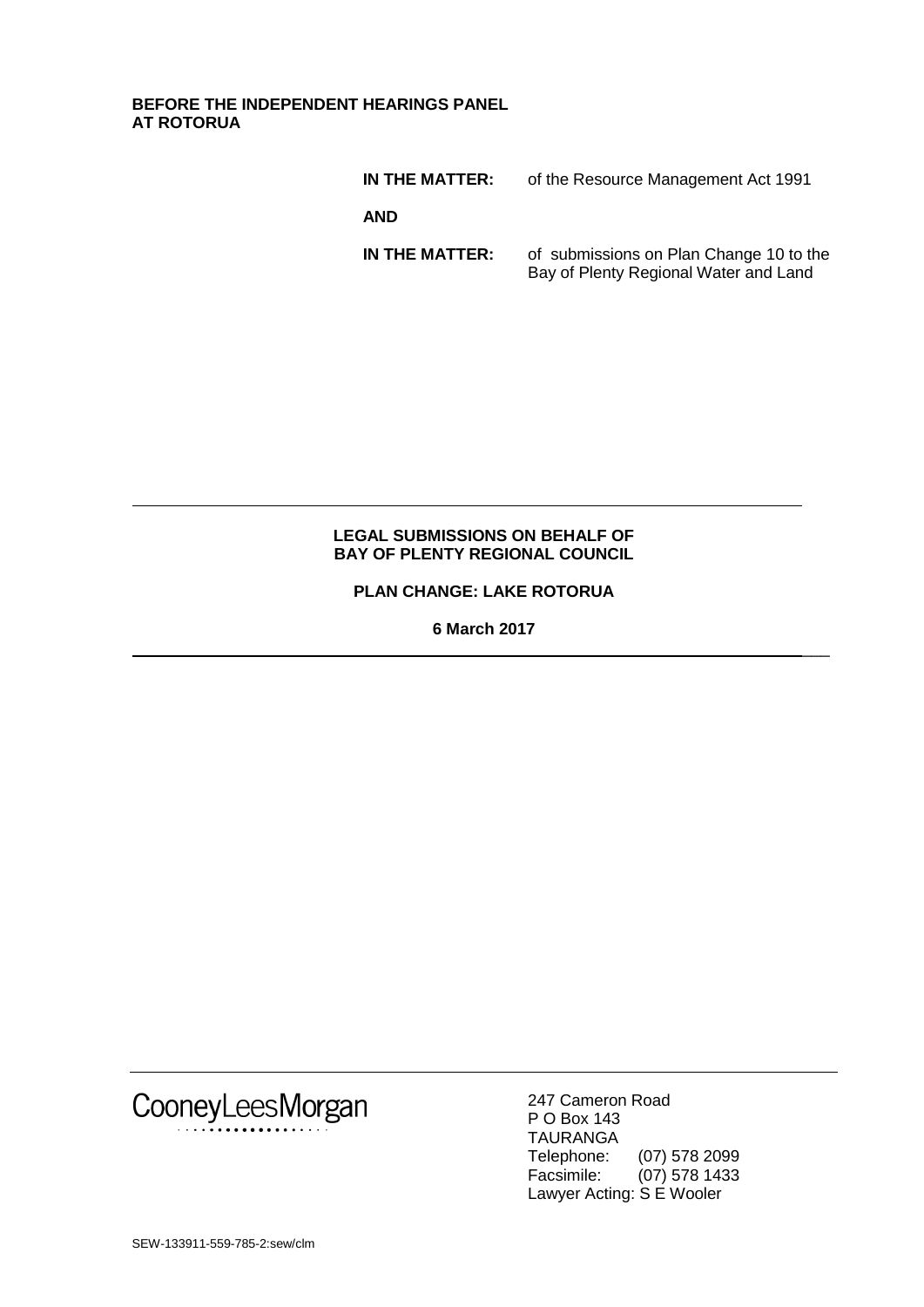#### **MAY IT PLEASE THE PANEL**

#### **INTRODUCTION - purpose and context of PPC 10**

- 1. Proposed Plan Change 10 ("PPC 10"), notified 29 February 2016, is about reducing the level of nitrogen lost from farming activities (via leaching) reaching Lake Rotorua so that a sustainable steady state Lake load limit of 435 t/N/yr is reached, and allocating that limited amount of nitrogen capacity among land uses<sup>1</sup>. Associated with this is a reduction in phosphorous (via the integrated framework). It applies to rural land uses within the Lake Rotorua groundwater catchment. It is about enhancing poor water quality, but its drivers epitomise Te Mana o te Wai<sup>2</sup>.
- 2. PPC 10 is part of the Bay of Plenty Regional Water and Land Plan<sup>3</sup>. This regulates (i.e. by rules) regional activities on land/water and addresses issues of the use, development and protection of land resources and freshwater resources<sup>4</sup>. The PPC 10 rules are section 9 matters relating to land use<sup>5</sup>, and as such run with the land.
- 3. Lake Rotorua is identified as a 'Catchment at Risk' in the Regional Policy Statement<sup>6</sup>, and is the only such catchment to have its own identified limit for sustainable nitrogen set out in the RPS. It is not hard to understand that the reason for this is twofold:
	- 3.1 Firstly: its immense significance across all levels (district, region and national): It is a taonga: covered by the Te Arawa Lakes Settlement Act 2006; the largest Lake in the District; the most productive trout fishery in Aotearoa; a site of great cultural and historical heritage significance<sup>7</sup>. It is identified as an Outstanding Natural Landscape and Feature in the operative Rotorua District Plan<sup>8</sup>. In short, Lake Rotorua ticks most of the Matters of National Importance boxes in section 6 of the Resource Management Act 1991 (RMA), and many others in Part 2 of the RMA too. It is an important part of the tourism drawcard for international and national tourism.
	- 3.2 Secondly: the need to get a sustainable clean Lake. The need is notorious, nationally known, and well covered in the evidence of Mr Lamb. The history has been that of a lake plagued with algal blooms<sup>9</sup>, unpleasant and offensive

<sup>1</sup> Lamb explains components of PC 10.

<sup>&</sup>lt;sup>2</sup> National Policy Statement - Fresh Water 2014

 $3$  June 2016

Also geothermal.

With one aligned discharge rule.

<sup>6</sup> See Polices WL2B-6B

[www.tearawa.iwi.nz/lakes](http://www.tearawa.iwi.nz/lakes), as identified in the evidence of Mr Lamb.

<sup>8</sup> June 2016 [http://geo.rdc.govt.nz/images/plotfiles/DP/2016\\_Operative/214\\_ONFL\\_LF.pdf](http://geo.rdc.govt.nz/images/plotfiles/DP/2016_Operative/214_ONFL_LF.pdf) Hamilton, Bruere

SEW-133911-559-785-2:sew/clm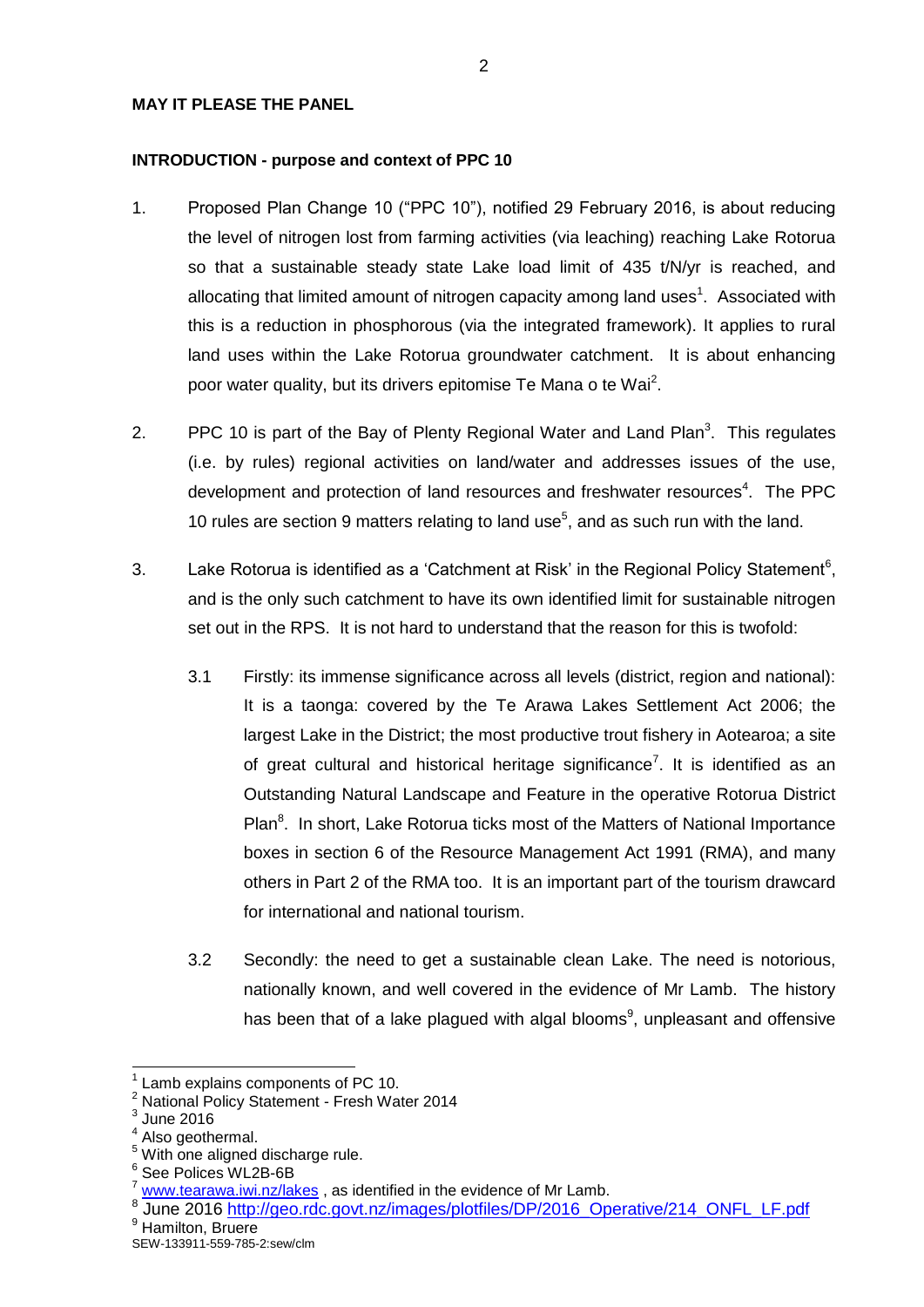culturally and socially<sup>10</sup>, with the potential for imposing economic costs through lost income and remediation $11$ . This is caused by too much nutrient (nitrogen (N) and phosphorous (P)) entering into the lake<sup>12</sup> and the underlying geology of a warm shallow lake<sup>13</sup> situated in a geothermal area<sup>14</sup>. Although in recent times the lake has been cleaner, this would not have occurred without the artificial dosing of aluminium sulphate<sup>15</sup>, an interim intervention<sup>16</sup> while the levels of nutrient inputs to the Lake are reduced to a sustainable level.

- 4. The overall aim is a simple one, a cleaner sustainable lake by reducing the nutrient inputs into that lake<sup>17</sup>.
- 5. The Regional Council has prepared a s32 evaluation report and a further report pursuant to section 42 A (dated 20 January 2017). It has provided an updated track changes version of PC 10 that includes all recommended amendments arising as a result of submissions and expert evidence, including that of the submitters and rebuttal provided by the experts called by the Regional Council.
- 6. These submissions set out an overview road map of points and questions and address legal issues that have arisen to date. Further legal points may arise in the hearing of these submissions.
- 7. Subject to this, and the Panel's acceptance of that evidence; it is my submission that the proposed plan change, (as amended in the s42A report, and via further suggested changes in the rebuttal), is appropriately supported in the evidence the Regional Council has filed and will present today. Plan Change 10 gives effect to the RPS. NPS-FM $^{18}$ , is the most appropriate way to achieve the relevant objectives, accords with Part 2 of the Act and will assist the Regional Council in its functions in order to achieve sustainable management.

# **Consultation and Development:**

<sup>&</sup>lt;sup>10</sup> Barns, Lamb

<sup>&</sup>lt;sup>11</sup> Smith, Barns

<sup>12</sup> Hamilton

<sup>&</sup>lt;sup>13</sup> Hamilton, Bruere

 $14$  Tempero (as discussed in evidence of Bruere and Hamilton re anthropogenic and natural loading of P).

<sup>&</sup>lt;sup>15</sup> Hamilton

<sup>&</sup>lt;sup>16</sup> Bruere, Lamb, Hamilton

 $17$  There is no new objective proposed. Existing RPS objective 28 and RWLP objective 11 establish the freshwater objectives for Lake Rotorua: see page 6 PC 10. Section 32(6) RMA provides that the 'objective' of the Plan Change is the purpose (see section 32 report, page 47).

SEW-133911-559-785-2:sew/clm  $18$  This is explained in full below at paragraph 77 onwards, including the extent to which the NPS is given effect to and the process going forwards towards giving full effect (implementation strategy).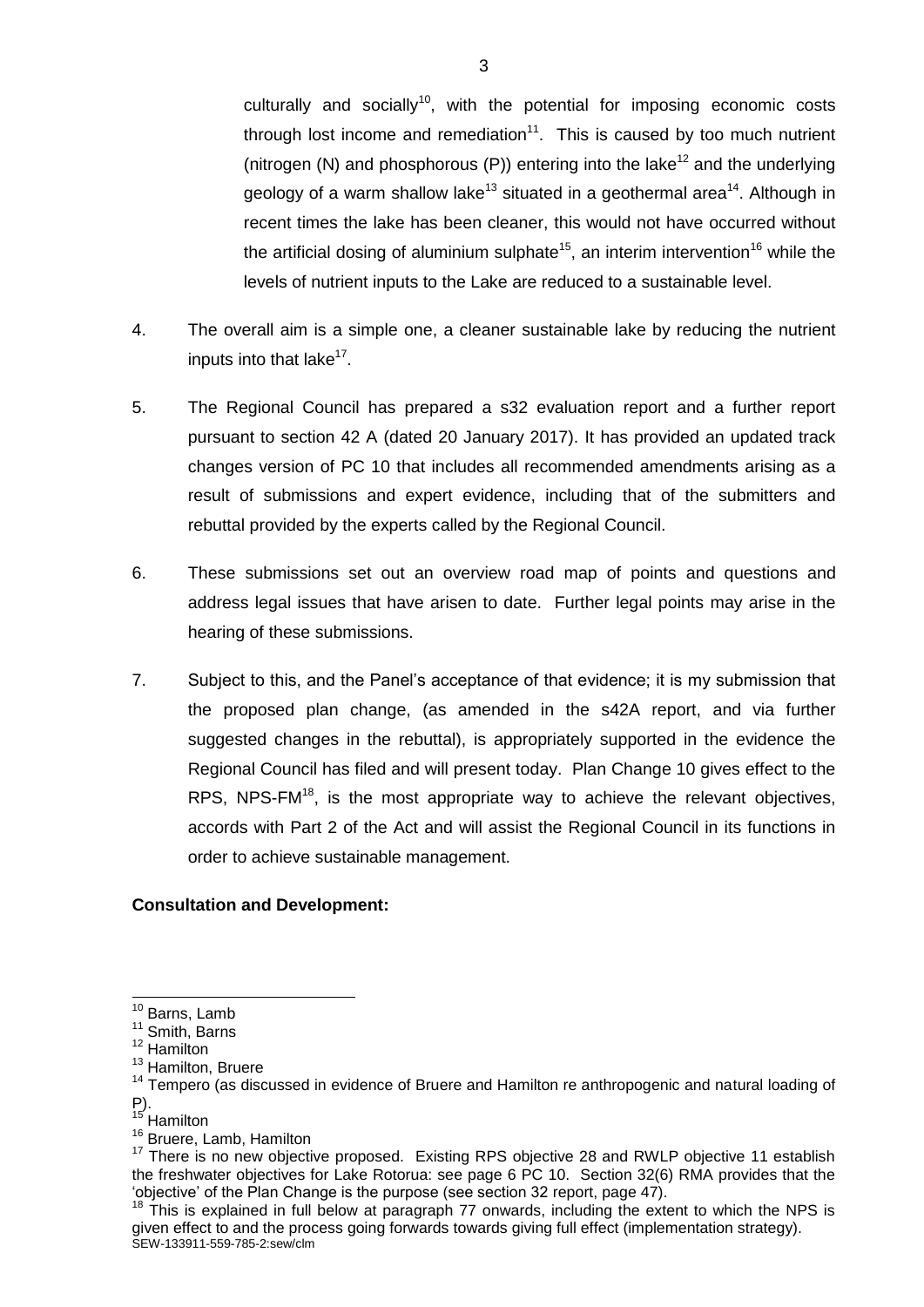- 8. As set out in Mr Lamb's evidence, there has been a long process of consultation and collaboration, testing and reviewing to get to here: PC 10 as now proposed via the s42A report<sup>19</sup>. He explains from a planning perspective how the process he oversaw has resulted in the proposed solution to the RPS requirement to reach a set Nitrogen limit in Lake Rotorua that is supported by expert evidence that, if accepted by the Panel, confirms it is the most appropriate way forward, taking into account all of the relevant factors and guidelines.
- 9. Mr Lamb addresses tangata whenua consultation and input to the development of PC 10 in detail, and notes the importance of the partnership relationship with the Te Arawa Lakes Trust (TALT) in the Lakes Programme and Deed. His evidence takes the Panel through the relevant other statutes and Iwi Management Plans and Statutory Acknowledgements. The role of Te Arawa is recognised as being of utmost importance here, as owners of the Lake Bed $^{20}$ , and as partners with the two Councils<sup>21</sup> in recognising and protecting the Lake<sup>22</sup>.
- 10. A particularly full consultation and development process underpins PC 10: starting from 2000 with the development of the Lakes Strategy, before the notification of the Regional Policy Statement in 2010, there has been ongoing indepth consultation, research<sup>23</sup> and a unique collaborative process spanning the Lakes partnership between TALT, RLC and BOPRC; the StAG process (Stakeholders Group) stemming from the Otoroa Agreement<sup>24</sup>; and including an update in 2014 to the 2006 Crown Funding Agreement (committing \$72.2 million to the \$144.4 million Rotorua Lakes Programme) that allowed \$45.5 million to provide for change in the farming sector. It included the release and consultation on draft rules in June 2014, and again in September 2015<sup>25</sup>.

# **Integrated Framework**

11. PC 10 is just one part of the Integrated Framework and other (non-regulatory) methods have been adopted by the Regional Council to ensure that the overall RPS limit is achieved. The Integrated Framework is shown at page 2 of PPC 10 and explained in the evidence of Mr Lamb. PPC 10 provides for the required reduction of 140t/N/y by on-farm reductions required by rules, using sector averaging. This was contemplated in the RPS at Policy WL 6B "*Require, including by way of rules, the* 

-

 $19$  And rebuttal evidence: see Track Changes Version dated 6 March 2017, Rebecca Burton

<sup>20</sup> Returned in 2006

<sup>21</sup> Rotorua Lakes Council and Bay of Plenty Regional Council

<sup>22</sup> Rotorua Te Arawa Lakes Strategy Group, Rotorua Lakes Programme

<sup>&</sup>lt;sup>23</sup> See for example the research programme outlined in the EIC and rebuttal evidence of Mr Bruere, and Professor Hamilton.

 $24$  Part of the RPS appeal resolutions on the N limit and reduction requirement.

<sup>&</sup>lt;sup>25</sup> See Lamb, EIC para 37-57 for full details.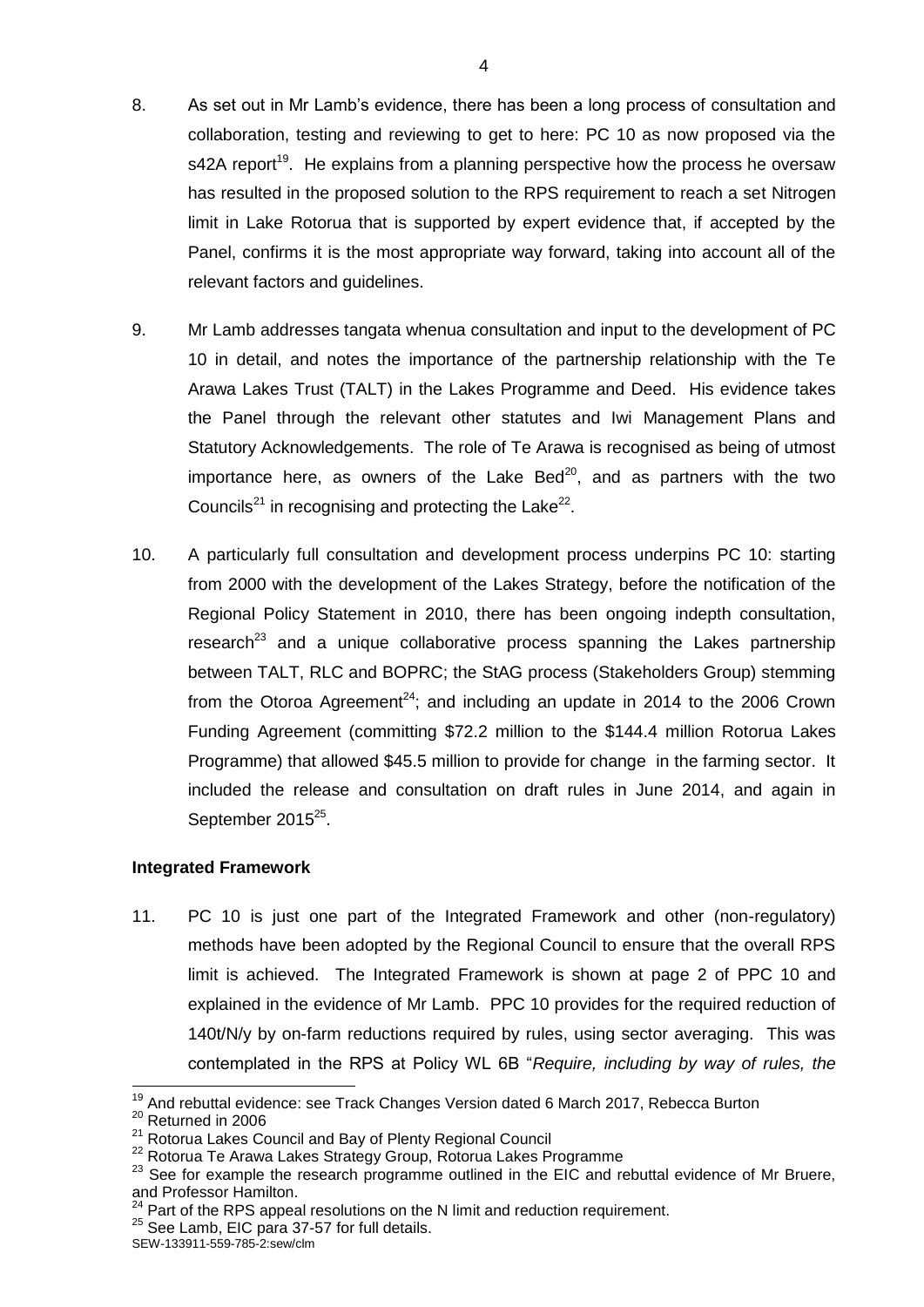*managed reduction of any nutrient limits that are in excess of the limits established under Policy WL 3B…*". (That policy contemplated that reductions could be required by rules, but did not require that it only occur by way of rules.)

- 12. A further 180 t/N/yr is to be reduced by non-regulatory means that sit outside of the rules in PC 10: (see information Table LR 1 PC 10: this includes purchasing 100t/N/yr (Incentives Scheme) reducing 50 t/N/yr via engineering solutions and 30t/N/yr from the removal of gorse.) Those figures are 'in Lake' figures in that they are the amount of nitrogen that enters the lake rather than the nitrogen that leaves a property's root zone (that is subject to attenuation).
- 13. The Integrated Framework originated from the Primary Producers Collective presentation to the Stakeholder Advisory Group<sup>26</sup> in 2013, amended and endorsed by StAG and then approved and endorsed by the Regional Council (through the Strategy Policy and Planning Committee) on 17 September 2013<sup>27</sup>. Thereafter it was adopted by Council resolution and forms part of the policy context, but originated from the collaborative enquiry undertaken to work out what was the 'best way' to allocate the reduced capacity of the Lake to assimilate Nitrogen<sup>28</sup>. It represents the cost and effort sharing that will go into achieving the RPS limit for N, which includes regional and national contributions of *many millions<sup>29</sup>* .
- 14. PC 10 provides for adaptive management and regular reviews (see methods LR M2 and LR M3). It is anticipated that it will become part of the NPS-FM work for the Water Management Areas of the Rotorua Lakes (see NPS-FM implementation strategy and timeframes, see evidence Lamb and Bruere).

# **The evidence:**

1

15. **The s42A report** (primary author [Senior Planner, Water Policy] Rebecca Burton) gives a thumbnail sketch of the main points about the development and content of PC 10 and where the details can be found; it also sets out the recommendations that Council staff make in response to the submissions and includes a track changes version of PC 10 showing proposed changes. Ms Burton has also provided rebuttal planning evidence that addresses some further suggested minor amendments and a full copy of the Regional Council's tracked changes as recommended by her and other Council witnesses is **attached**.

 $2^6$  See S42A section 3.1.2 and Lamb.

 $27$  S42A section 3.1.3 at page 10

SEW-133911-559-785-2:sew/clm <sup>28</sup> The Integrated Framework allocates costs of meeting the RPS nitrogen limit, including national contributions – see Barns, Smith, Lamb. There are sector reductions with variable cost impacts, (Doole) and, in some cases 'loss of a chance' costs. Benefits include avoidance of loss (Smith; Barns).  $^{29}$  See the evidence of Dr Smith and Ms Barns regarding this, and the detail provided by Mr Lamb.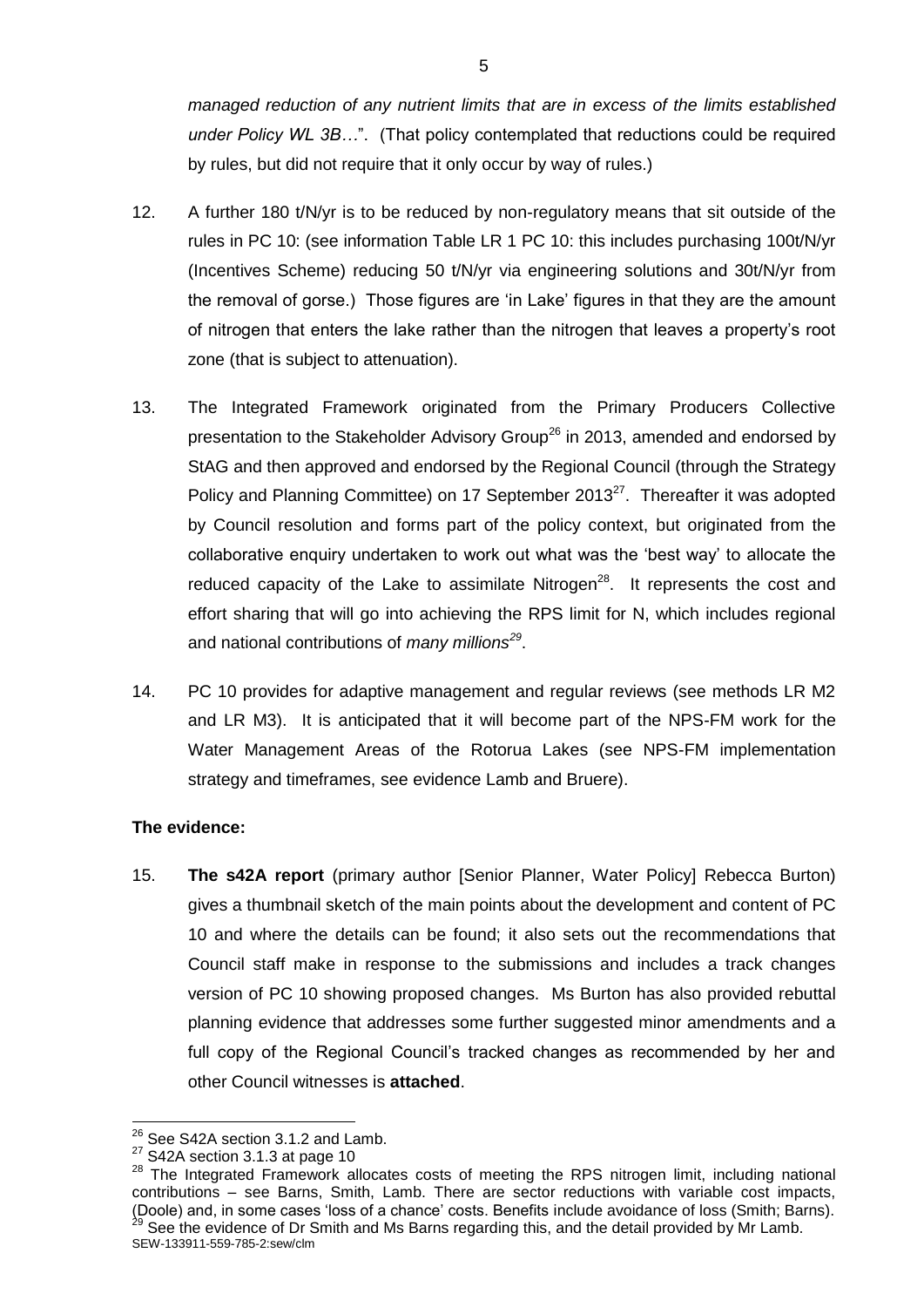16. Ms Burton notes new information that has been obtained since the comprehensive section 32 report, and how this has either supported PC 10 as notified or supports the recommended amendments in response to submissions that is shown in the track changes version. This includes the new ROTAN-Annual modelling undertaken by Dr Rutherford from NIWA and the reviews of the method to update allocations in line with updates to the OVERSEER model provided by Mr Matheson (Perrin Ag), Mr MacCormick (BOPRC) and Mr Park (LandConnect). (These reports were uploaded on 20 January 2017.) The rebuttal evidence of Mr Bruere addresses the ongoing and recent work that complements Council's opinion that PC 10 is the best way to address the task of attaining a sustainable level of nutrients in Lake Rotorua.

# **Nutrient Management Plans**

17. Nitrogen Management Plans (see Schedule LR Six) are required in order to show the proposed management of nutrient reduction to meet the allocation (a pathway of mitigation and management actions determined by the consent holder that demonstrates the managed reduction of nitrogen and the management of Phosphorous, including from within critical source areas (see Schedule LR Six paragraph 5(b)). They allow the consent holder to determine and respond to the management of nutrients required to reach their allocation, and provide a flexible framework of 5 year actions and the ability to review these if circumstances change. The Regional Council does not tell farmers how to farm, but does require compliance with the set limits on nutrient output and the farmer's management actions set out in their management plan $^{30}$ .

# **Submissions re this framework**

- 18. There are any number of ways that the pie could have been sliced to get to the required number at the set time. The RPS set out guideline matters to consider in reaching the decision on what this should be Policy WL  $5B<sup>31</sup>$ . Some submitters would like to see another way of doing things that perhaps they perceive will have less impact on them. The s42A report has considered and responded to those submissions and the rebuttal evidence has provided further details. The important principles in interpreting the RPS principles and considerations were developed in consultation.
- 19. Council have considered whether it is within the scope of PPC10 to propose an entirely new way to give effect to the RPS limits and effectively require the process to start again.

-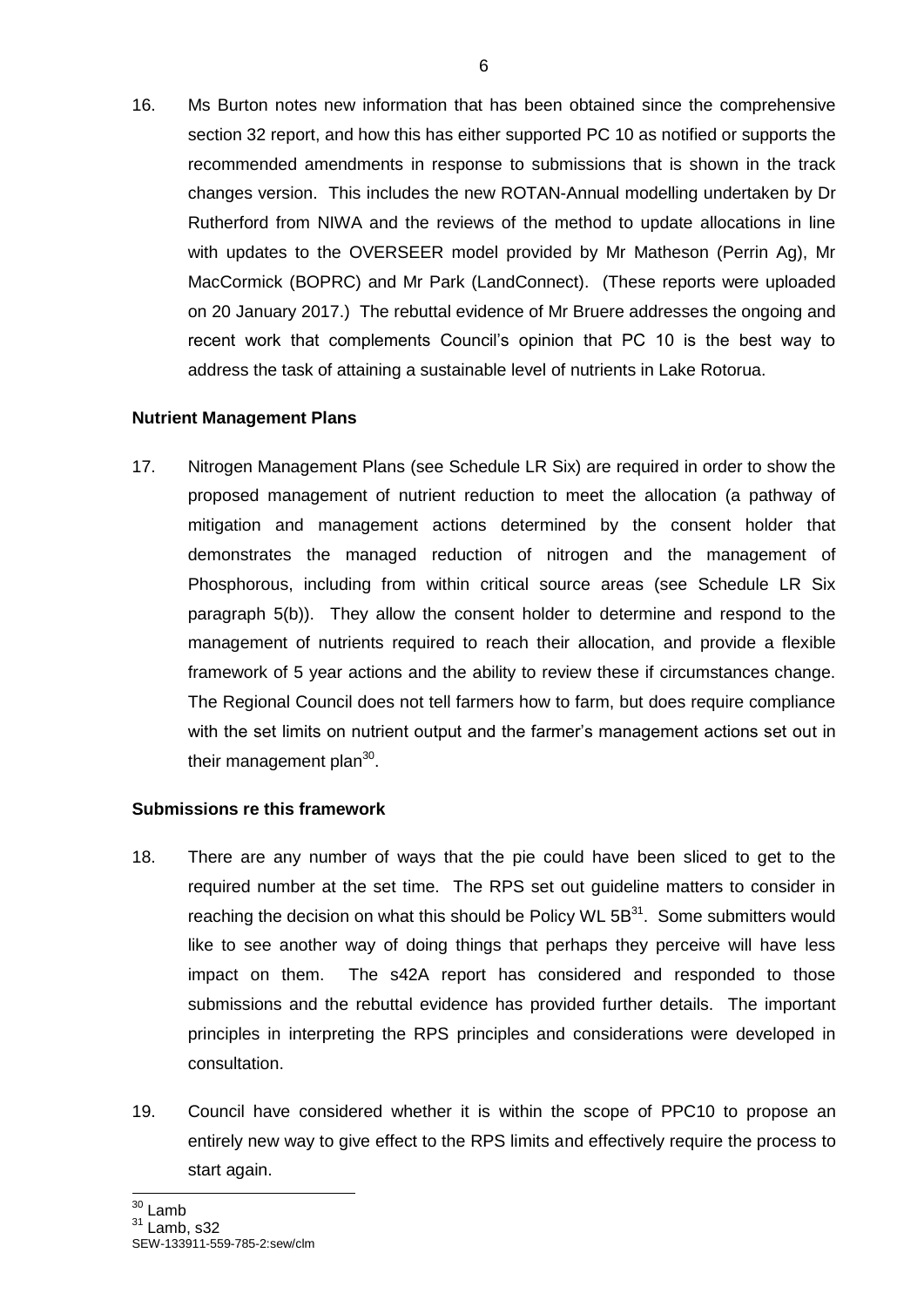- 20. It is my submission that there are scope issues raised in such proposals, and that it would be possible for the panel to rule on this under section 47C RMA. This is signalled in the s42A report where it is recommended that the Panel makes directions under s47C RMA. *However, the Council is cognisant that the hearing process is important in testing the evidence that it brings to support the chosen process and proposed provisions and so has also addressed the merits.*
- 21. This is without prejudice to the wider issue of whether there is scope to challenge the entire approach of PC 10 and adopt an entirely new way of addressing the need to reduce N within the set timeframes, which is touched upon below.

# **Scope:**

- 22. The purpose of the Plan Change is not to fully give effect to all of the requirements of the National Policy Statement Fresh Water, or to reflect all of the requirements of the Regional Policy Statement in terms of the management of nutrient/contaminants. It is a more limited project (as explained above) and has expressly been presented as the way in which the RPS limit of Nitrogen in Lake Rotorua will be met by undertaking reductions in losses from pastoral farming. It also addresses the management and reduction of Phosphorous, via policy and management (but not via express rules).
- 23. Alternative ways to achieve this limited aim were considered during the development of the plan change, including removing all current utilisations of nitrogen from the pastoral sector and reallocating this across the catchment according to land use capacity/capability<sup>32</sup>. The economic and planning evidence explains why this method (and others) were discounted in favour of the sector allocation approach. It is not a 'grandparenting' approach: it is based upon the land uses in the period 2001 and 2004 (as benchmarked and required under operative Rule 11 of the Regional Water and Land Plan) but run through a further refinement that reduces the range by requiring high leaching properties to confirm to the upper limit of the sector average range, and providing for low leaching properties to move to the bottom of the averaging range. This is explained in the evidence of Alistair MacCormick and Stephen Lamb.
- 24. The High Court<sup>33</sup> has recently reviewed the law on scope and confirmed the application of the *Clearwater<sup>34</sup>* test to a plan change. The relevant paragraphs of that decision are appended at the close of these submissions for ease of reference. On the basis of the legal position set out there it is clearly arguable that there are

<sup>34</sup> *Clearwater Resort Ltd v Christchurch City Council*, at [66].

 $32$  LUC and NC are used interchangeably in some submissions.

<sup>&</sup>lt;sup>33</sup> Albany North Landowners v Auckland Council [2016] NZHC 138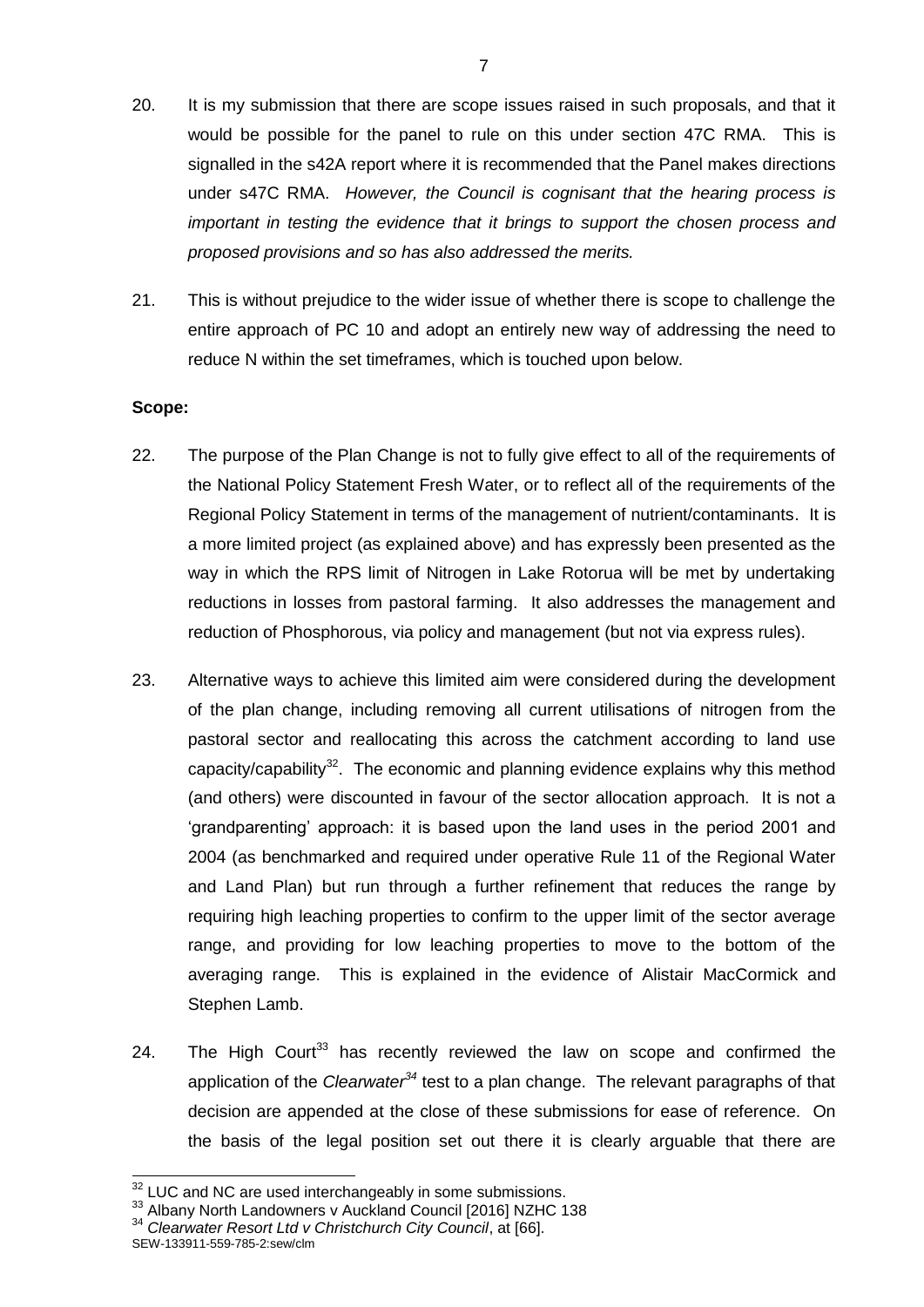numerous matters raised in submissions that are somewhat questionable on the issue of scope. This might well include de-allocation of nitrogen allocation from the pastoral sector to provide for any number of new things, such as the projected future needs for urban wastewater treatment (and tourism), or to change existing forest land to intensive dairy, or to compensate underdeveloped land, or newly returned land from Crown ownership. It is to be remembered that PC 10 is aimed at ensuring the sizable reduction of existing leaching from pastoral land.

#### **Role of science evidence in planning response and PPC10**

- 25. Science evidence plays a large part in supporting the logic of PPC 10: the Council position is that PPC 10 is built upon the 'best science' and that there is a robust platform of enquiry and response. This applies to the science programme and the technical measurement of nutrients (including via the OVERSEER tool, explained below).
- 26. Mr Bruere explains the science programme for the Rotorua Lakes and positions the modelling work and scientific enquiry in context so that you will see what has been done and how the Council has dealt with uncertainty and complex catchment modelling. The science programme has directed enquiry at emerging issues in the development of PPC 10. This includes looking at whether or not there is an easier answer than what PPC 10 requires, which is the staged reduction in the amount of N from land use entering Lake Rotorua. Professor David Hamilton, Waikato University Chair of Lake Sciences will tell you how he has amassed one of the most comprehensive data sets and complete understandings of a single lake anywhere in the world. He comprehensively addresses the issues/allegations of uncertainty or that the Lake is phosphorous limited and that another approach solely focussing on that contaminant should be used.
- 27. The evidence of Professor Hamilton addresses the outcomes of the modelling<sup>35</sup> undertaken on Lake Rotorua water quality in relation to nutrients nitrogen and phosphorous and addresses these questions:

(a) How might changes in external (catchment) loads of N and P affect water quality in Lake Rotorua?

(b) What effects have in-stream interventions (such as alum dosing for phosphorus removal) had on observed water quality at Lake Rotorua?

(c) What are the sources of N and P in the catchment and the sustainable load?

SEW-133911-559-785-2:sew/clm  $\overline{a}$ <sup>35</sup> DYRESM-CAEDYM model, Hamilton: the "Lake Model"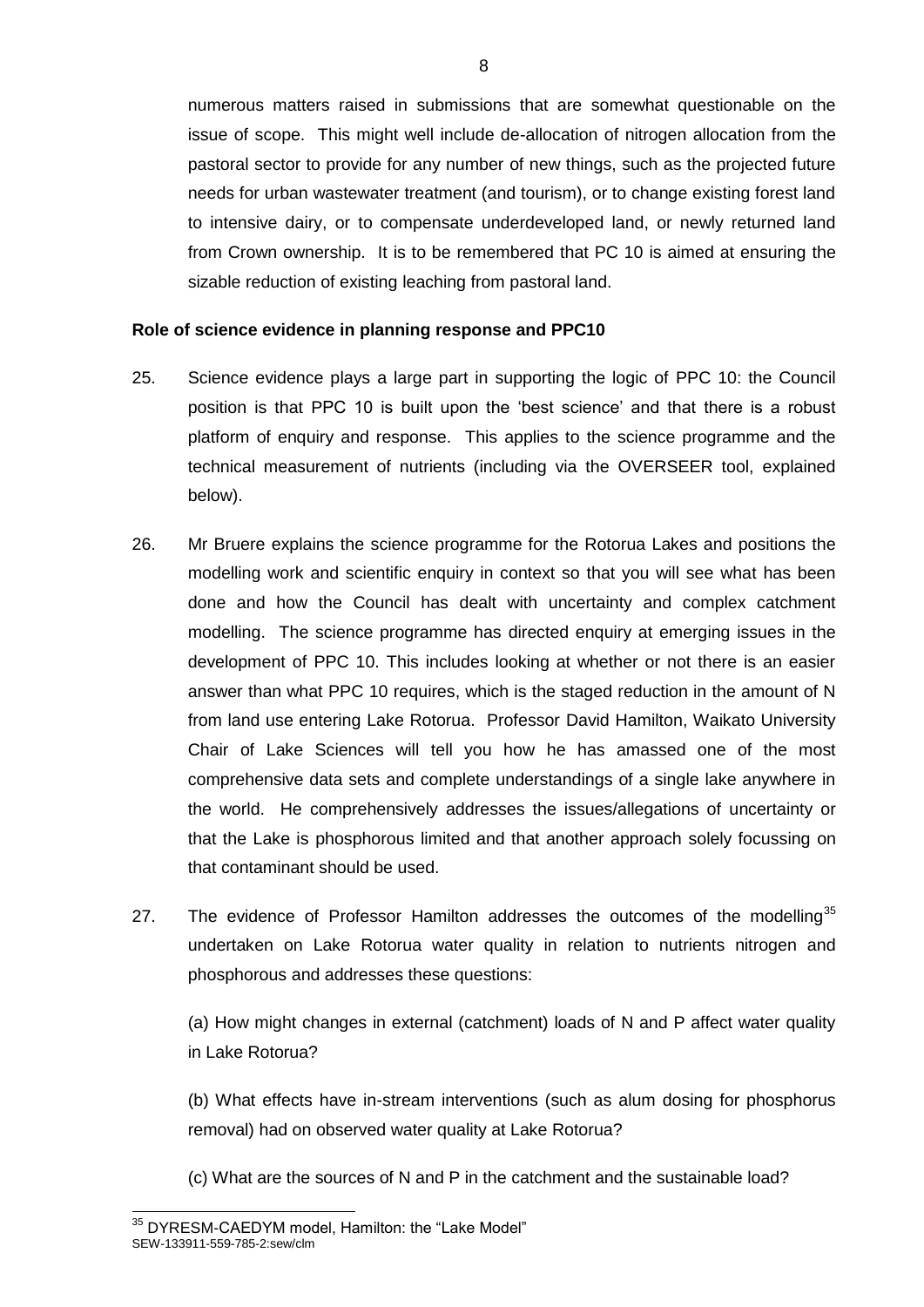- 28. Professor Hamilton summarises other major reports including that of Grant Tempero and explains the science around why the Council can't view alum dosing as a "silver bullet". He rebuts the approach that the Lake target can be reached by the reduction of phosphorus alone (the second silver bullet idea) and explains the robust science that requires the dual reduction of contaminants/nutrients N and P.
- 29. With regard to this: In simple terms alum dosing reduces the level of P (and N) in the Lake and this contributed to temporarily reaching the Lake TLI in 2012<sup>36</sup> (although currently the Lake TLI is higher<sup>37</sup>), but alum dosing is not risk free<sup>38</sup> and is a temporary external intervention<sup>39</sup> until the nutrient levels into the Lake are reduced enough so it can safely cease. Without the dosing the true TLI would be about  $5.57^{40}$ . While drastically reducing the level of P to replicate the action of the alum dosing, without requiring any N reductions (including land use changes and impacts) might *in*  theory work to achieve the TLI it simply is not possible to achieve in the real world<sup>41</sup>. This is because only about half of all P received in the lake comes from human sources and the rest is natural<sup>42</sup>. As explained in [Bruere re Tempero][Hamilton] it is not possible to reduce enough P to replicate the effects of alum dosing, because of the limited amount of anthropogenic P, and so both N and P inputs need to be managed. At the same time the science conclusion is robust that what is required is to reduce both N and P, and this is achievable to reduce both N and  $P^{43}$  via PPC 10 to achieve the sustainable lake load.
- 30. Dr Rutherford's evidence explains the ROTAN modelling that supports Council understanding of how much N flows into the Lake from the catchment and how this changes in response to land use changes.
- 31. Dr Rutherford updates the ROTAN model used in the original modelling that supported the operative RPS figure and explains the new model ROTAN-Annual. This is an update and simplified model that includes changes to OVERSEER $44$ .
- 32. The outcome of the ROTAN-Annual modelling is that the PPC 10 N reductions are confirmed as likely to reach the lake load of 435tNyr by 2032 – in statistical probability terms there is a 'negligible likelihood' that PPC10 will have required more reductions in N than are needed, compared to a 12-20% likelihood that the lake level reached

<sup>40</sup> Hamilton

1

<sup>41</sup> Hamilton

<sup>&</sup>lt;sup>36</sup> Hamilton, Bruere

<sup>&</sup>lt;sup>37</sup> Hamilton, Bruere

<sup>38</sup> Tempero Ecotoxicological report [cite] Hamilton, Bruere

<sup>&</sup>lt;sup>39</sup> Bruere, Lamb

<sup>42</sup> Tempero, explained in Hamilton, Bruere

<sup>&</sup>lt;sup>43</sup> Professor R McDowell; Professor Hamilton.

SEW-133911-559-785-2:sew/clm <sup>44</sup> Rutherford re ROTAN modelling and ROTAN-Annual, Park, MacCormick re OVERSEER updates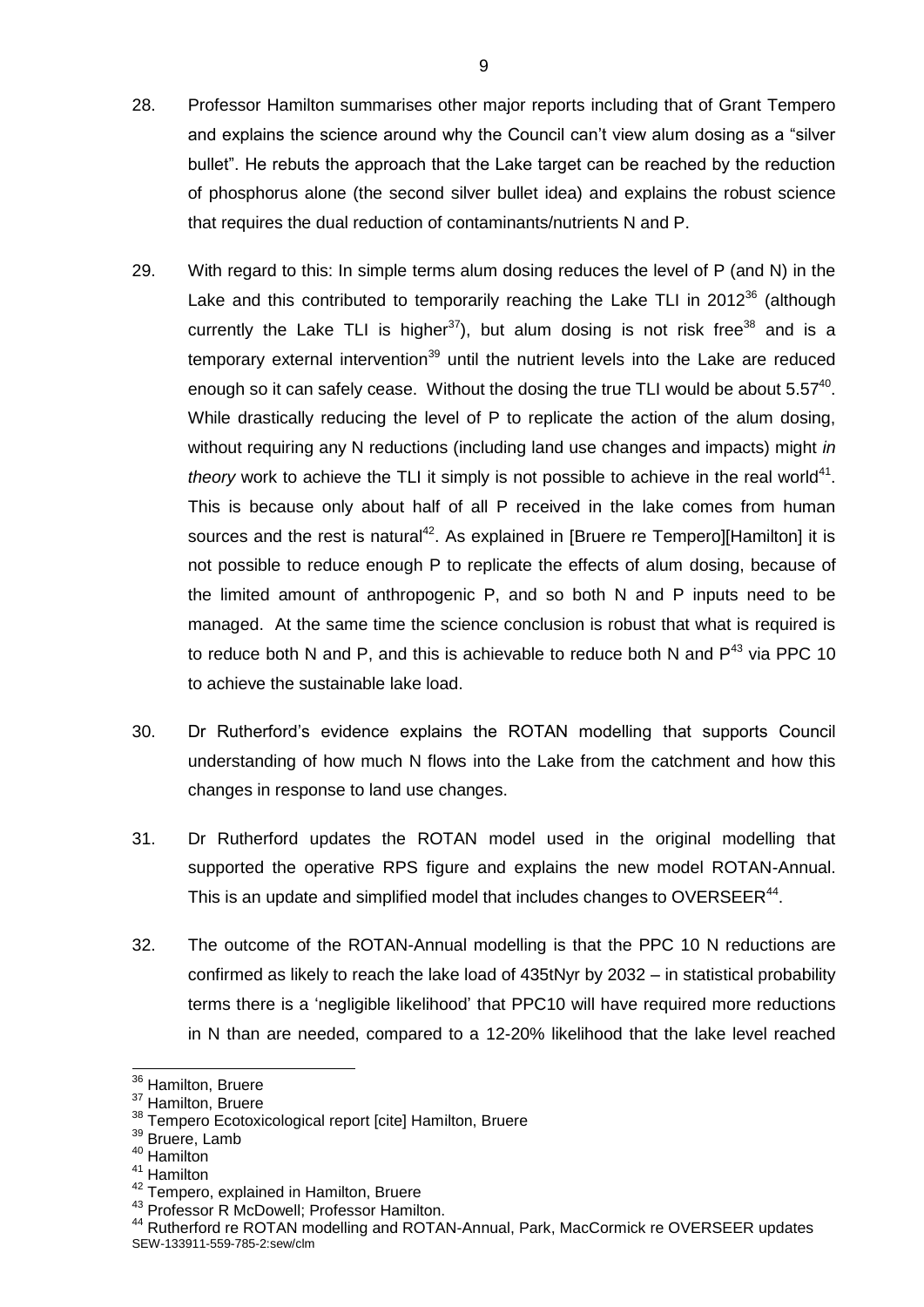with all reductions applied still will be higher than 435 in 2032, although with *certainty of* reaching that state by 2100. This confirms that PPC 10 does not ask too much N reduction to be undertaken, and that it might not ask enough<sup>45</sup>. (The Panel may remember that concerns about the (then unseen) outcomes of this modelling were a factor in some of the submitters seeking to defer the hearing.) (Method 2 of PPC 10 will address such a situation, and it is noted that future responses could be wider, and do not all have to require rules.)

- 33. Economic enquiry and modelling also support the decision making that led to PPC 10. This is set out in the evidence of Council economist Sandra Barns and technical details about the work undertaken are explained in the evidence of Lee Matheson, Dr Smith, and Professor Doole.
- 34. The modelling looks at the costs of various allocation methods, whether trading of N allocation assists in reducing those costs, and what the cost spread is between district, regional and national levels after N reduction to the (NDA) has occurred. It also considers the costs of not undertaking the reduction of  $N^{46}$  (status quo).

# **OVERSEER®**

- 35. PPC 10 uses the OVERSEER model in a variety of ways, including allocation, baseline, supporting the nitrogen (nutrient) management plans. This tool is commonly used for these tasks<sup>47</sup> and is the best<sup>48</sup> method at present<sup>49</sup>. Updating and changes are an integral part of this and PPC 10 is based on using the most recent versions of OVERSEER and provides a 'reference file' methodology<sup>50</sup> to update the percentage reductions required in the consent framework and NMPs. This methodology has been reviewed and refined and an updated version is proposed in the recommendations. This is explained in the evidence of Lee Matheson, Alastair MacCormick and Simon Park.
- 36. As a consequence of the proposed amendments these witnesses confirm their opinion that the use of OVERSEER is appropriate and robustly tied into PC10 in a way that allows for updating and certainty, and capable of addressing issues re modelling bugs as they arise. There is a constant flow of communication between the OVERSEER model owners, technical management groups and these witnesses. in

<sup>1</sup> <sup>45</sup> Rutherford: see summary EIC at 22.

<sup>&</sup>lt;sup>46</sup> Smith

<sup>47</sup> Park

<sup>48</sup> Park, MacCormick

 $49$  PC 10 also provides for the situation where OVERSEER is not suitable to use: Lamb <sup>50</sup> Matheson, MacCormick, Park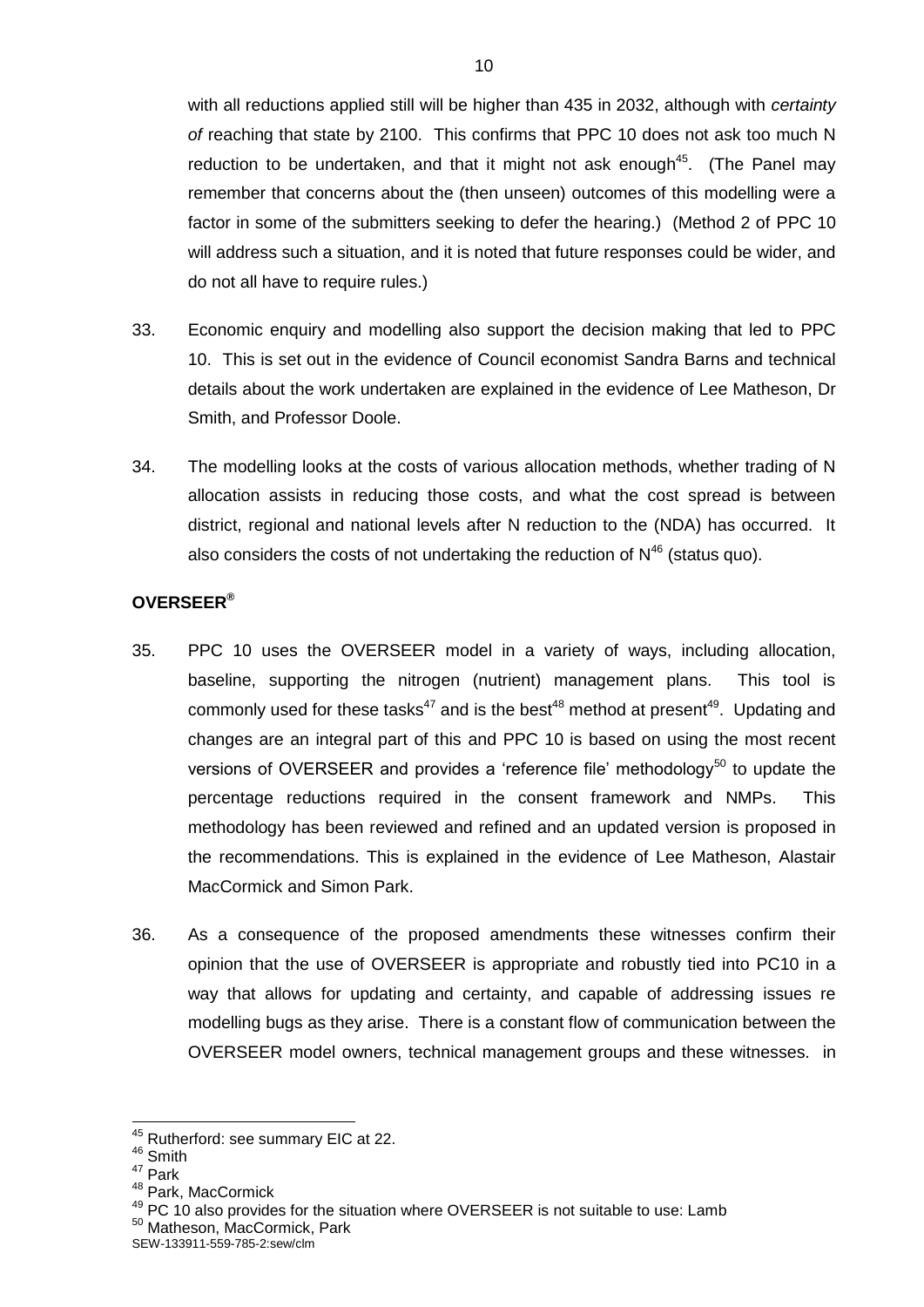my submission they are well-placed technical experts that establish a high standard of comfort/knowledge around the use of this model in PPC 10.

#### **Status of Rules: what applies and when**

- 37. This is an opportune moment to cover the issue of **non-complying status, and the legal effect of rules**.
	- 37.1 Under section 86B(1)(3)(a) RMA the rules in PPC 10 came into legal effect upon notification, as they expressly relate to achieving the protection of water.
	- 37.2 PPC 10 includes consequential changes that will remove the boundaries of PC 10 from the operation of Rule 11 of the RWLP.
	- 37.3 For those properties that are covered by operative Rule 11 in the RWLP (surface water catchment of Lake Rotorua) **and** PPC10 (ground water catchment): Operative Rule 11 continues to apply as well, and will do so until it is *either* treated as inoperative under **Section 86F** (where no submissions or appeals have been made against the replacement rule in the proposed plan) **or** falls away once the replacement proposed plan provision is approved under **clause 17 Schedule 1** (becoming operative in its turn). So in this situation and over this period of time, consent will be required under both the operative and proposed plan. In some situations this will mean that **both** a controlled activity consent is required under PPC 10 and a Restricted Discretionary Consent (RDA) under Rule 11.
	- 37.4 PPC 10 Rule LR R1 is the transitional rule (between 29 February 2017 and 30 June 2017) that ensures that current legally permitted activities continue as such until the rest of the rules came into play on the relevant dates set out therein. LR R1 standards requires no change from the status quo that would increase effective area, nitrogen inputs or stocking rates. Under PPC 10 it is non-complying to depart from those conditions during that period: LR R12. At the same time consent is required under R 11 for an RDA activity (as a breach of the permitted activity in LR R1 covers matters set out in the Rule 11 standards) while that rule remains in place.
	- 37.5 After 30 June 2017 the effect of Rule LR R1 is spent and the permitted activity LR R2, 3, 4, 5, 6 or 7 will apply. A breach of the standards in those rules leads to the requirement of a controlled activity consent under LR R8, 9, 10, or
		- 11 (requiring the property to obtain an NDA and operate under NMP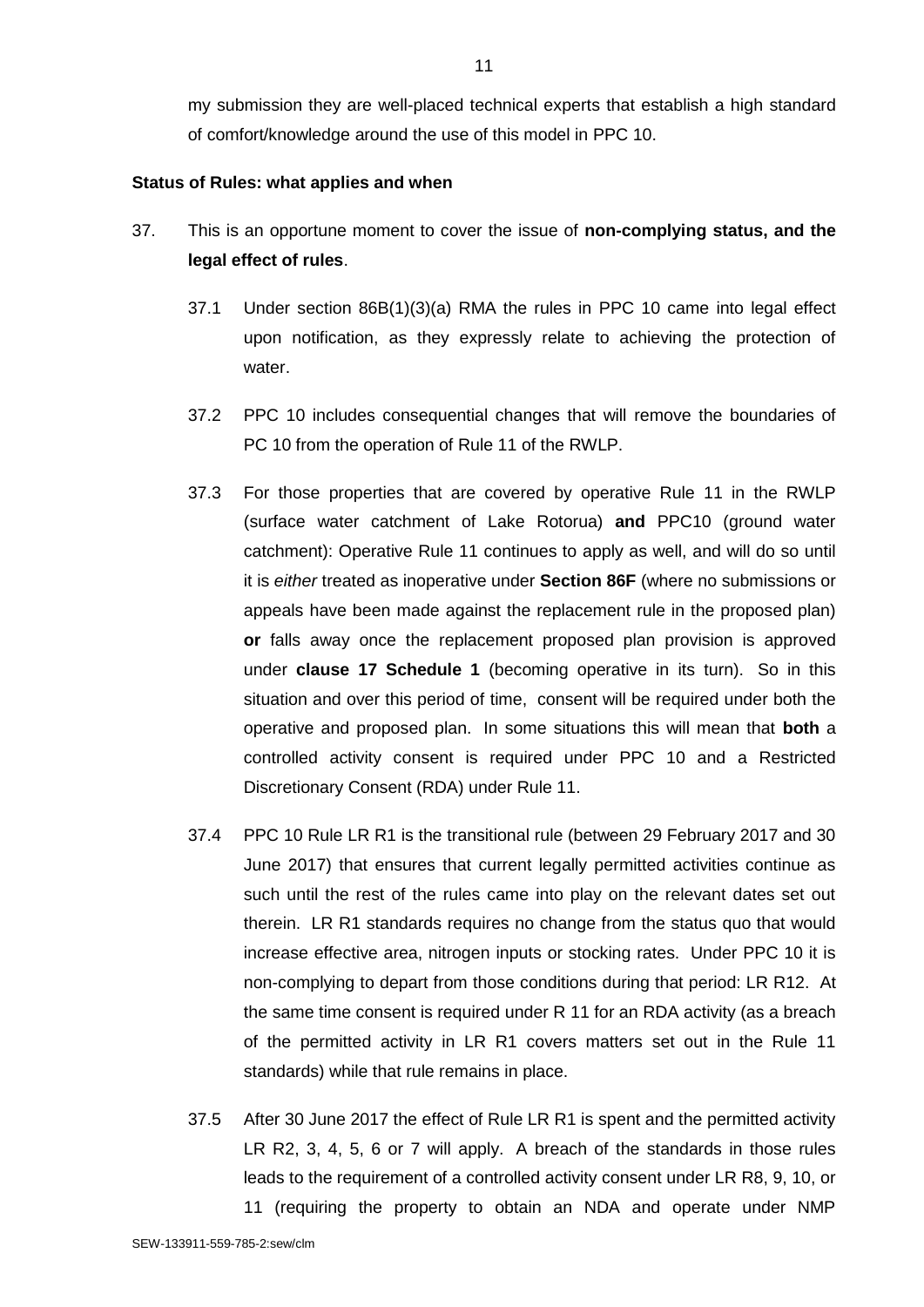requirements) **or** an election (if not wanting to do this) to seek a noncomplying consent under LR R12. At the same time there will remain the requirement to **also obtain RDA consent under Rule 11** where those matters apply (and within that R 11 catchment<sup>[1]</sup>) and until Rule 11 no longer applies to the PPC 10 Lake Rotorua catchment (i.e. once PPC 10 approved under clause 17 Schedule 1).

- 37.6 In the case of the Wastewater Treatment Plant: Currently consent is required under both Rule 37 and Rule 11(f) of the operative RWLP. Once Rule 11(f) ceases to apply to that Lake Rotorua catchment there will only be Rule 37 RWLP applying to the WWTP. Rule LR R12 of PPC 10 (non-complying activities) will not apply to the WWTP as it is limited in its application to farming activities.
- 38. If the non-complying pathway is intended to address 'true exceptions'<sup>51</sup>: here, it is provided for those farming properties that *opt out* of undertaking a controlled status managed reduction pathway to achieve a lower nitrogen discharge allocation. By providing for short term trading the rules provide flexibility where a managed reduction target cannot be met (within the controlled activity rules). In this regard, PPC 10 provides for a shorter period non-complying activity consent, with the intention that the property return to the framework of managed reductions over that time. This reflects the overall strategy to reduce N losses across the entire pastoral sector. It would be inconsistent with this aim and policy framework to provide a lesser status of consent to depart from this process. Indeed, it could be argued that would have been entirely consistent to have made pastoral activities without NDA and NMP prohibited<sup>52</sup>.

# **Sub-catchment**

 $\overline{a}$ 

39. Some submitters seek a 'sub-catchment' approach that again focusses on the potential of the land and the leaching rate to minutely craft very localised rules within the already limited catchment area. *That would require a level of detail at a false degree of scientific certainty as to the exact inputs to the Lake from every part of the* 

exception" occurs in the RMA, and that too much weight should not be placed on the concepts: see

<sup>[1]</sup> **Noting** that PC 10 is the ground water catchment and R11 the surface water, so that for some PPC 10 properties R 11 will not apply.

 $51$  Although it is noted that this is not a mandatory part of a non-complying activity set out in the RMA: "[101] …The other point we must bear in mind is that neither expression "precedent" or "true

SEW-133911-559-785-2:sew/clm *Gould v Rodney District Council*. …" *Saddle Views Estate v Dunedin City Council* [2014] NZEnvC 243. <sup>52</sup> See for example the reasoning of the Environment Court as set out in the decision *TKC Holdings Ltd v WBOPDC* 100, at [79]-[90]. In a situation analogous to here there was a limited area, a small amount of development capacity, numerous Part 2 matters in play, and a risk that the departure from a carefully constructed framework would undermine the entire future limit it set out to achieve. A prohibited activity exceedance of the development cap was confirmed.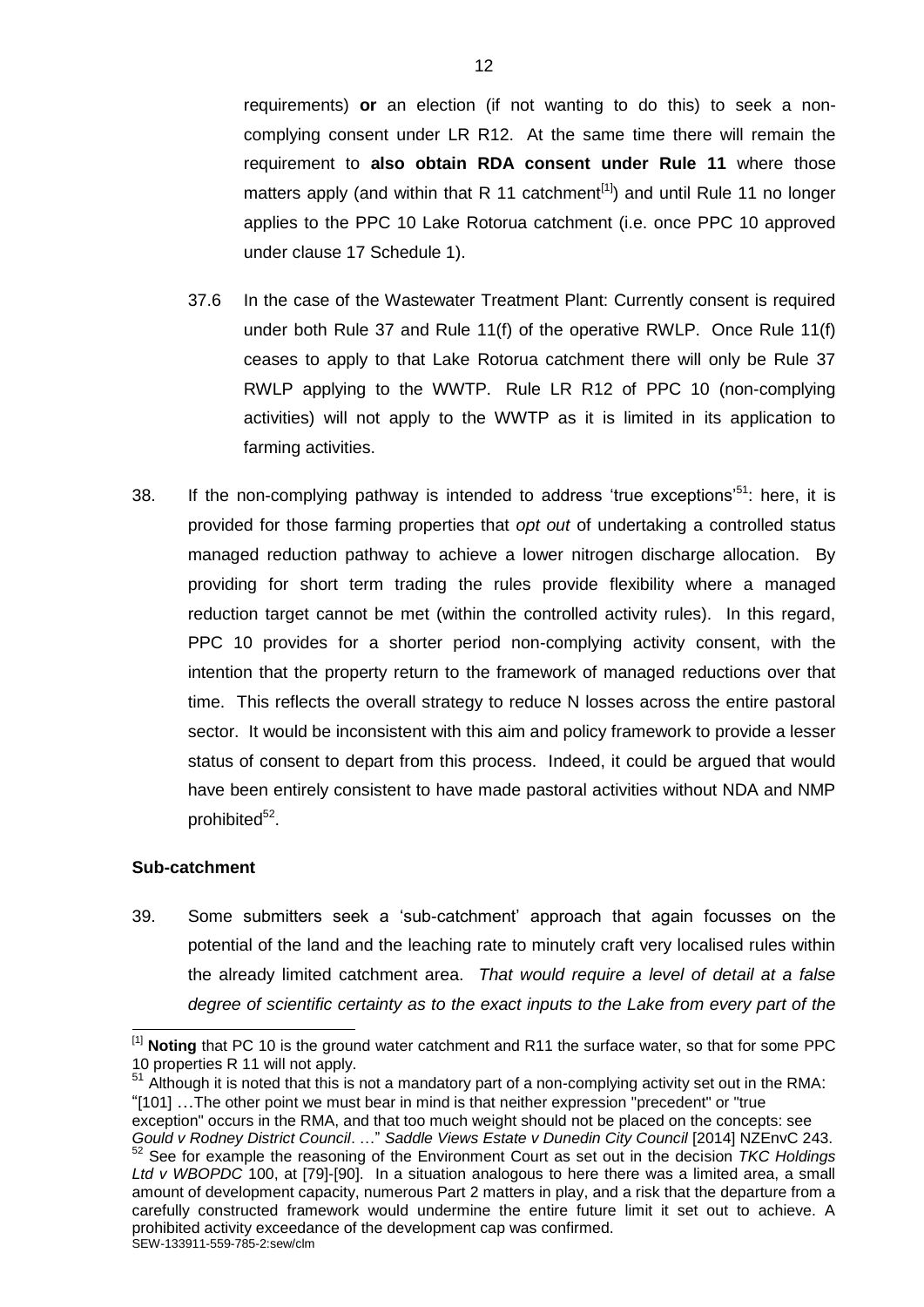*sub-catchment*. And it would not be a distribution upon **land use** as required by the RPS but upon the various soil types and flows of water (and nitrates) to the Lake.

- 40. Existing investment in those sub catchments that have modelled as higher or faster leaching rates or flow rates would be adversely impacted at a rate beyond that of other sub-catchments. On the swings and roundabouts of those who lost or gained this approach would run contrary to most of the guiding principles of Policy WL 5B would be met (including "(f) resource use efficiency" as this encompasses not just the resource of the (efficient sharing of assimilative capacity) or the resource of (land productive capacity x nitrogen capture) but all other resources too, including rural infrastructure and sunk investment). This is set out in the economic evidence of Sandra Barnes and Graeme Doole.
- 41. The submissions that the sector averaging approach enshrines the existing high polluter models of farming land use and that existing uses should not have been taken into account overlook the following allocation principles at **Policy WL 5B: (b) extent of the immediate impact; (c) public and private benefits and costs; (g) existing land use; (h) existing on farm capital investment; and (i) ease of transfer of the allocation**. Clearly these are all valid and important considerations in terms of 'giving effect' to the RPS. It is also relevant that allocation was to be "**amongst land uses**" - not land or geological types, sub-catchments, past wrongs, or aspirational / potential development capacity hopes. And the principle of not rewarding the high polluter or penalising the low level uses was also factored into this equation. [See Mr Lamb].

# **Te Ture Whenua Bill:**

42. Some submissions have suggested that the limitations on the development of forestry and underutilised land are contrary to the policy in the Te Ture Whenua Bill<sup>53</sup> (due to be enacted in April and in effect October 2018). With respect, the enablement of use of Māori land under that Bill is a move from the previous difficulty in developing that land because of the ownership constraints. The Bill does not seek to address the application of land use constraints that stem from the operation of Schedule 1 RMA. Likewise the tools online in association with that reform appear to provide information to assist landowners to know more about the physical characteristics, constraints and potential of Māori landblocks: these do not consider the additional layers of zoning and land use rules. It therefore cannot be 'contrary to' these matters. The Bill does not suspend the operation or application of the RMA or the RPS.

-

<sup>&</sup>lt;sup>53</sup> <http://www.tpk.govt.nz/en/a-matou-mohiotanga/land/guide-to-te-ture-whenua-maori-reforms>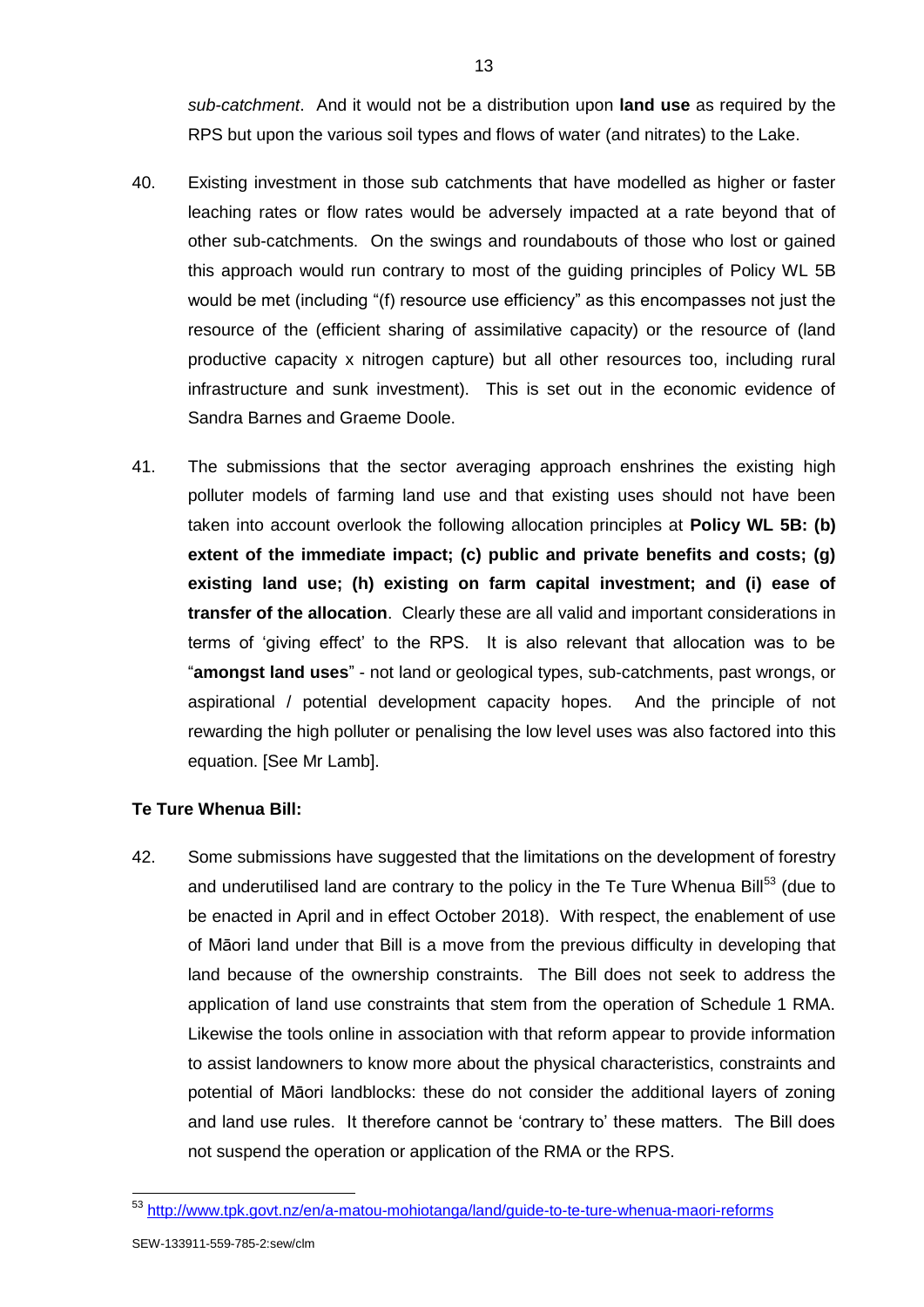# **Providing for new science and the reviews and Methods 2 and 3**

43. PPC 10 provides for adaptive management in much the same way as the Lakes Programme has proceeded to date, and is firmly centred in the approach of best science. This is explained in the evidence of Professor Hamilton and in that of Mr Bruere, as well as in planning terms by Ms Burton.

# **Consideration questions for the Panel: legal issues**

- 44. The main legal issues are:
	- 44.1 The Panel's task in evaluating and making recommendations regarding PPC 10 (section 32 RMA, s63-68, giving effect to NPS-FM and RPS)
	- 44.2 Giving effect to the limit in RPS Policy WL 3B(c) for nitrogen entering Lake Rotorua
	- 44.3 The framework for PPC 10 (Integrated Framework, status of rules, relationship of PPC 10 and operative RWLP)
	- 44.4 Allocation methodology (in line with RPS including WQ 5B) (including challenges to sector allocation)(efficiency?)(Other regional plans)
	- 44.5 Use of OVERSEER<sup>®</sup> model and variation updating (appropriateness, certainty, future improvements)
	- 44.6 Incorporation of the reference files in PPC 10 (equity and certainty)

# **The Panel's task in evaluating<sup>54</sup> and making recommendations regarding PC 10**

45. *Environmental Defence Society v New Zealand King Salmon Limited & Ors*<sup>55</sup> is the overarching authority in how the process of considering a plan change should be undertaken:

[75] For the purpose of this discussion, it is important to bear two statutory provisions in mind. The first is s 66(1), which provides that a regional council shall prepare and change any regional plan in accordance with its functions under s 30, the provisions of Part 2, a direction given under section 25A(1), its duty under s 32, and any regulations. The second is s 67(3), which provides that a regional plan must "give effect to" any national policy statement, any New Zealand coastal policy statement and any regional policy statement. There is a question as to the interrelationship of these provisions.

-

<sup>54</sup> Section 32, 63-68, Part 2, RPs, NPS-FW.

<sup>55 [2014]</sup> NZCSC 38

SEW-133911-559-785-2:sew/clm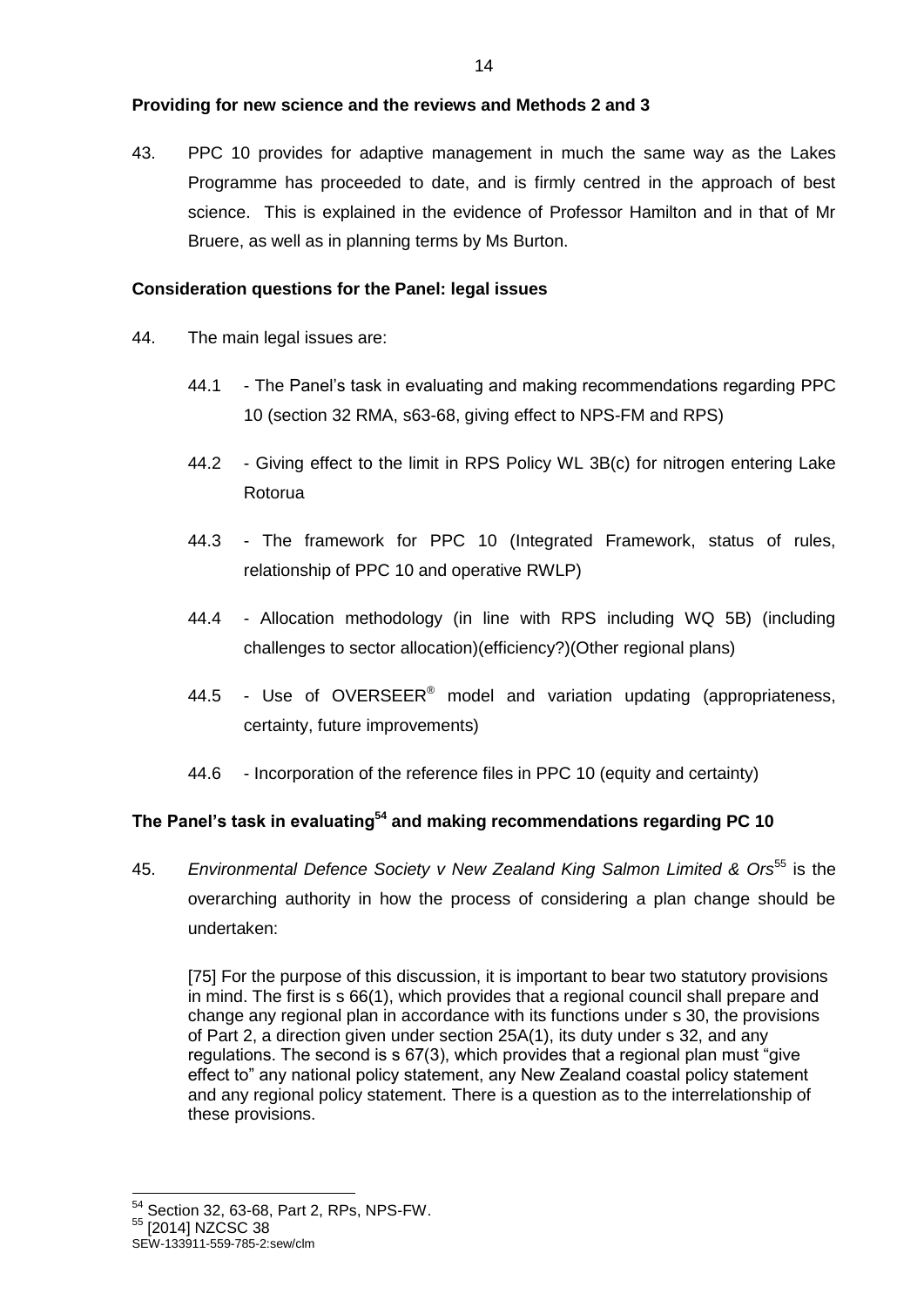- 46. Although it does not skirt the importance of the matters in Part 2 of the Act<sup>56</sup> it does require a focus on the specific provisions in the superior instruments that a plan change is to give effect to<sup>57</sup>. In this case those are the Regional Policy Statement and (to a more limited extent in this case<sup>58</sup>) the National Policy Statement on Freshwater 2014.
- 47. The Regional Council in proposing PPC 10 is acting under its functions in section 30 RMA (including s30(1)(a): the establishment, implementation, and review of policies and methods to achieve integrated management of the natural and physical resources of the region;  $s30(1)(c)$ : the control of the use of land for the purpose of ... maintenance and enhancement of the quality of water and water bodies …; s30(1)(f): The control of discharges of contaminants into or onto land, air, or water and discharges of water into water.
- 48. In proposing the plan change it was guided by the jurisdiction / statutory requirements of RMA sections 63 -68 (matters that Council must change its regional plan in accord with), as set out in Part [4] of the section 42A report. This includes matters under section 66, including its duty under section 32, and under s67(1) taking into account any relevant planning documents recognised by an iwi authority. Overall it is acting to carry out its functions to achieve the purpose of the RMA (see section 63).
- 49. My submission is that the panel needs to satisfy itself of these broad things:
	- 49.1 having heard the evidence and considered the reports and submissions: **whether the proposed provisions are the most appropriate way<sup>59</sup> to achieve the objectives** (no new objectives are proposed, instead the intention of PPC 10 is to achieve part of Regional Policy Statement Objective 28 (insofar as it applies to Lake Rotorua) being "Enhance the water quality in the lakes of the Rotorua District and other catchments at risk"; and Regional Water and Land Plan Objective 11 "The water quality in Lake Rotorua is maintained or improved to meet the Trophic Level Index of 4.2 for Lake Rotorua." Those operative objectives can be presumed to meet the purpose of the Act (having previously been accepted under a Schedule 1 and section 32 analysis as such.)

 $59$  S32(1)(b) RMA

 $56$  (see for example paragraphs 146, 148, 151, 105)

<sup>&</sup>lt;sup>57</sup> Except for 3 caveats as set out in [88], being validity of the Policy Statement; a gap where it does not cover the field; and uncertainty as to meaning.

<sup>&</sup>lt;sup>58</sup> As explained below, this Plan Change is only a small part of the process for giving effect to the NPS-FW and there is a large programme of work underway.

SEW-133911-559-785-2:sew/clm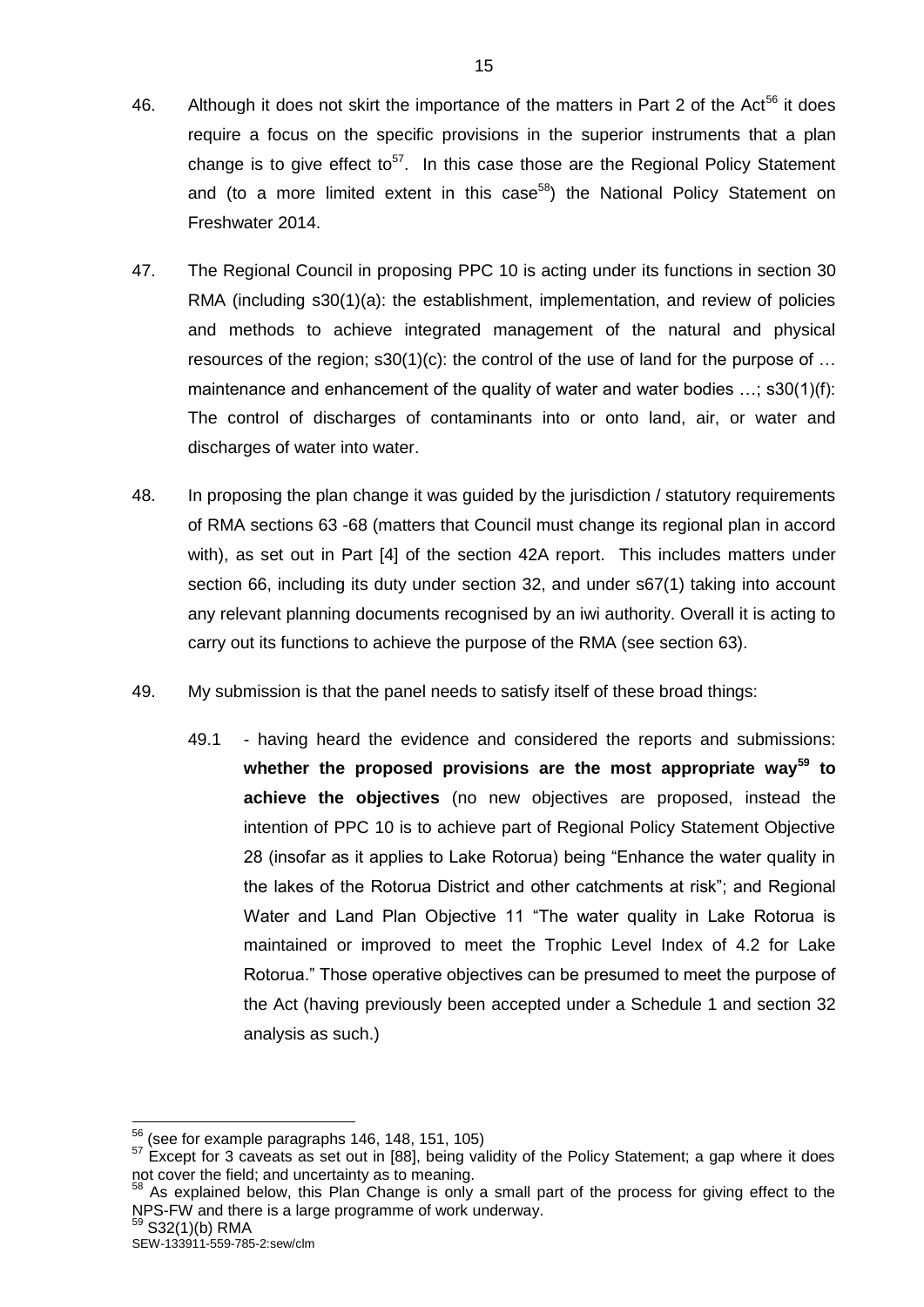- 49.2 in terms of that evidence: **whether the evidence and analysis is adequate to underpin the proposed provisions**; in light of the *scale* and *significance* of the environmental, economic, social and cultural effects that are expected from the implementation of the proposal  $(s32(1)(c))$ ;
- 49.3 **whether the proposed change gives effect to the RPS and any relevant NPS and is not inconsistent with "any other regional plan" for the region**. [I have taken this to also require internal consistency with the rest of the RWLP, which is achieved by way of the consequential amendments that are filed concurrently with the notified plan change]; and
- 49.4 **whether PC10 assists the regional council in carrying out its functions in order to achieve the purpose of the Act** (s63(1)).

# **The RPS:**

- 50. The 435 t/N/yr figure is from the operative Bay of Plenty Regional Policy Statement<sup>60</sup>, and reflects the aim of a cleaner Lake Rotorua, as measured by the Trophic Lake Index (TLI) figure of 4.2 as set out in Objective 11 of the operative Regional Water and Land Plan. The TLI is the primary tool used by Council to assess and report on water quality in the lakes and is a result of the components chlorophyll *a*, total phosphorous, total nitrogen and transparency<sup>61</sup>.
- 51. The RPS requires a reduction of 320 t/N/yr entering the Lake, with 70% of that amount to be reduced by 2022 and the new sustainable lake level reached by 2032. Phosphorous is also managed (see PC 10 Schedule LR Six 5(b) for example).

# **The set targets in PC 10 from RPS and RWLP: Legal submissions re giving effect to the RPS:**

52. As noted in the Panel's Memorandum dated 14 November 2016 (declining the application to defer the hearing), PC 10 is required to give effect to the limit as set by the operative RPS, and "This hearing is related solely to the provisions of PC 10".

[indicators/Home/Fresh%20water/lake-water-quality.aspx](http://www.stats.govt.nz/browse_for_stats/environment/environmental-reporting-series/environmental-indicators/Home/Fresh%20water/lake-water-quality.aspx)

-

 $60$  Policy WL 3B(c): Policies WL 3B, WL 5B, WL 6B Regional Policy Statement: Evidence of Lamb  $\frac{1}{2}$ appends and explains, Hamilton refers.

<sup>61</sup> Bruere, Hamilton. An accepted tool for measuring water quality throughout the country. Used by Ministry for Environment: [http://www.mfe.govt.nz/more/environmental-reporting/fresh-water/lake-water](http://www.mfe.govt.nz/more/environmental-reporting/fresh-water/lake-water-quality-indicator/water-quality-indicators-lakes)[quality-indicator/water-quality-indicators-lakes](http://www.mfe.govt.nz/more/environmental-reporting/fresh-water/lake-water-quality-indicator/water-quality-indicators-lakes) ; [http://www.stats.govt.nz/browse\\_for\\_stats/environment/environmental-reporting-series/environmental-](http://www.stats.govt.nz/browse_for_stats/environment/environmental-reporting-series/environmental-indicators/Home/Fresh%20water/lake-water-quality.aspx)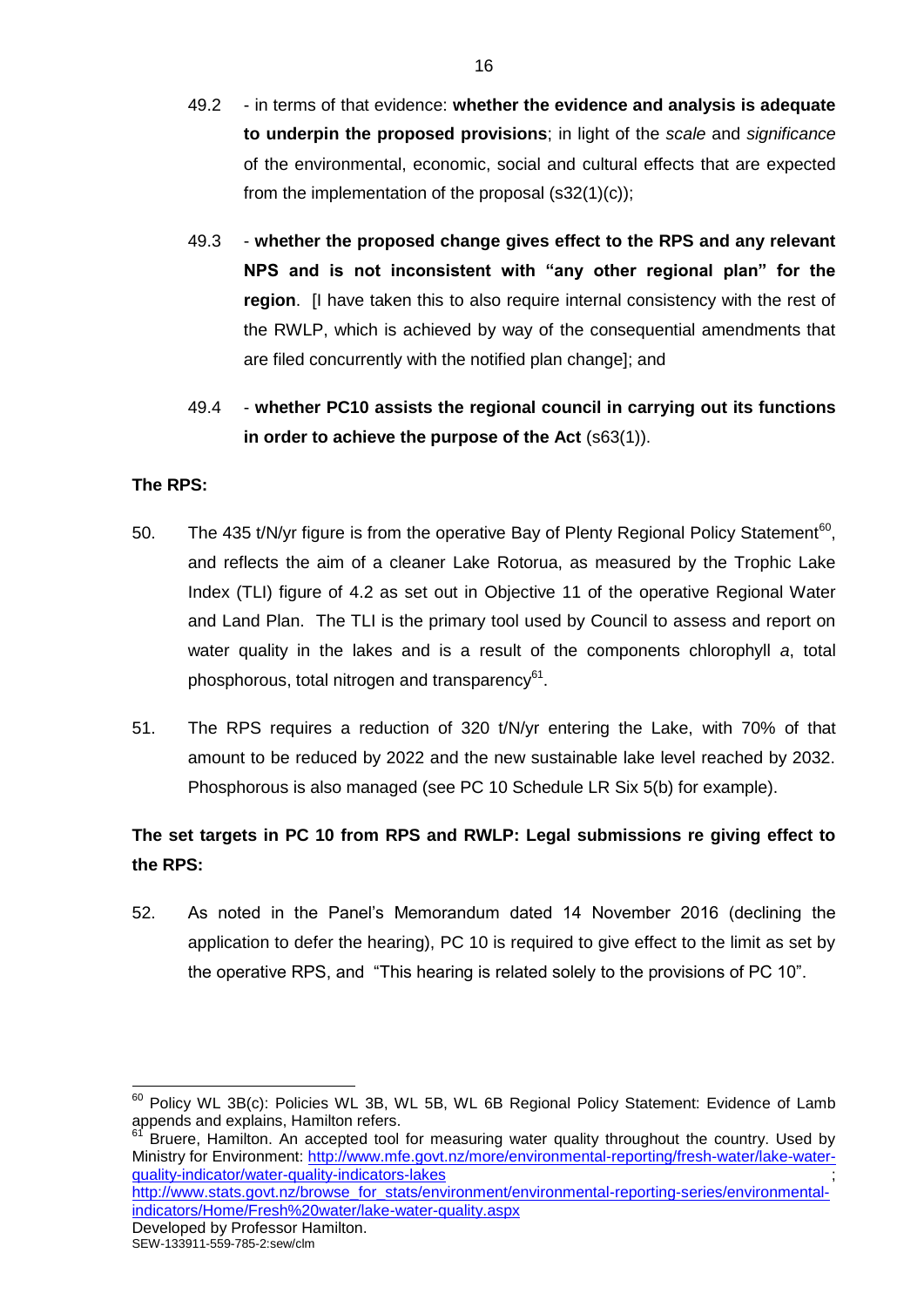- 53. The 435t limit (and timeframes for reductions<sup>62</sup>) has already been set through an RMA process and does not need to be re-assessed or justified in terms of the section 32 tests:
- 54. A regional council must amend a regional plan to give effect to a regional policy statement if the statement contains a provision to which the plan does not give effect and the statement is reviewed, changed and becomes operative. It must do this as soon as reasonably practicable. $63$  It must also give effect to a regional policy statement under s67(3)(c).
- 55. To "give effect to" simply means to "implement". The Supreme Court has looked at this requirement in the King Salmon case,  $64$  in the context of the requirement to give effect to the New Zealand Coastal Policy Statement. It cited the decision of the Environment Court in *Clevedon Cares Inc v Manukau City Council*: 65

[51] The phrase "*give effect to*" is a strong direction. This is understandably so for two reasons:

[a] The hierarchy of plans makes it important that objectives and policies at the regional level are given effect to at the district level; and

[b] The Regional Policy Statement, having passed through the [RMA] process, is deemed to give effect to Part 2 matters.

- 56. Regional policy statements can contain policies which have the effect of "rules" in that they must be implemented. An example is the Auckland rural / urban boundary, which was set through the RPS. The RPS effectively drew a line around where activities could and couldn't occur which regional and district plans then had to operate within. The territorial authorities sought a declaration that the RPS was trespassing into rule-making and that it was *ultra vires* to be so prescriptive and directive in an RPS. The Court of Appeal ultimately held that a policy could be highly specific and directive. 66
- 57. The Supreme Court in *King Salmon* drew a distinction between specific and unqualified policies and those that are worded at a higher level of abstraction, and said that in the former case a requirement to give effect to a policy with the former

 $62$  Agreed via the Oturoa Agreement, resolving appeals to the RPS on these points.

<sup>&</sup>lt;sup>63</sup> Section 65 RMA.

<sup>&</sup>lt;sup>64</sup> Environmental Defence Society Inc v New Zealand King Salmon Company Ltd [2014] NZSC 38, (2014) 17 ELRNZ 442, [2014] NZRMA 195

<sup>65</sup> *Clevedon Cares Inc v Manukau City Council* [2010] NZEnvC 211, cited in *Environmental Defence Society Inc v New Zealand King Salmon Company Ltd* [2014] NZSC 38 at [77].

SEW-133911-559-785-2:sew/clm <sup>66</sup> *Auckland Regional Council v North Shore City Council* [1995] 3 NZLR 18; [1995] NZRMA 424.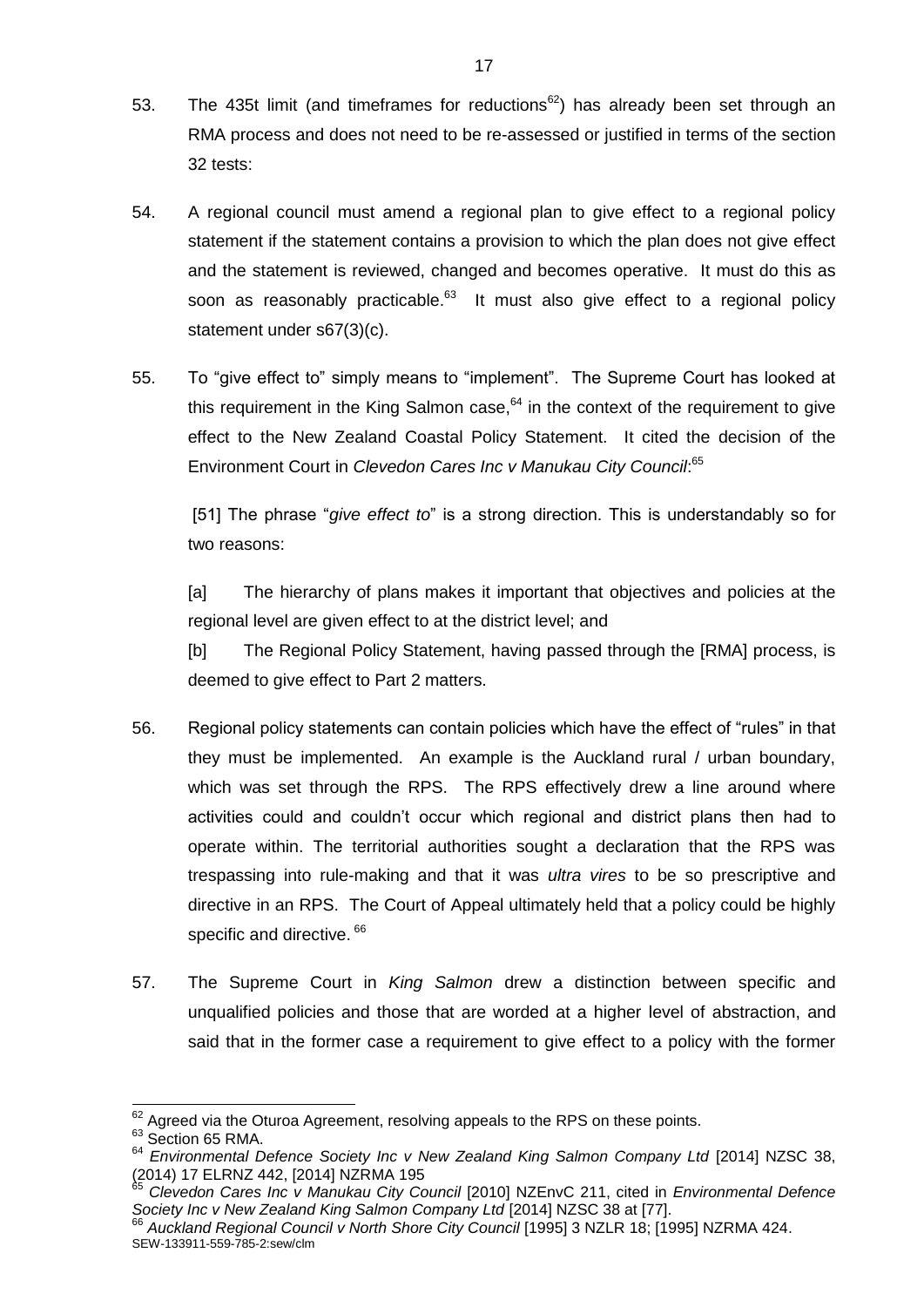characteristics may be more prescriptive than in the latter instance. $67$  The RPS in this instance contains a very specific and directive policy. The requirement to give effect to it is more prescriptive and there is less discretion than there may be with other RPS policies.

- 58. As signalled above, the RPS has been through a public process and is deemed to meet the requirements of section  $32^{68}$  and Part 2 of the Act.<sup>69</sup> Mr Lamb provides details of that process, including the Otoroa Agreement and resolution of appeals on the RPS direction re nitrogen reduction and timeframes.
- 59. The RPS process also established that there would be a need for more than 'better management" or "best practice" and that land use change would be required. For example, the section 32 analysis for the water quality provisions of the RPS said "It is explicit that land use change is necessary to achieve desired Lake Rotorua water quality" and the RPS itself acknowledges that current on-farm best practice alone will not achieve the nitrogen load reduction and land use change that will be necessary.<sup>70</sup>
- 60. Notwithstanding the submissions above, the Council has provided additional evidence from Dr Rutherford (regarding the ROTAN-Annual model) that confirms that the sustainable lake RPS N limit remains at 435t/N/yr and that the reductions managed via PPC 10 provisions and the integrated framework should achieve that  $f_{\text{square}}^{71}$ , and Professor Hamilton's evidence confirms that this figure (in association with the reductions in  $P^{72}$ ) is modelled as achieving the TLI, and that it remains an appropriate limit.

 $\overline{1}$ 

<sup>&</sup>lt;sup>67</sup> Environmental Defence Society Inc v New Zealand King Salmon Company Ltd [2014] NZSC 38 at  $[80]$ <sub>68</sub> –

 $8$  The 2013 changes to the section 32 requirements do not apply retrospectively and do not trigger a need to reassess any existing superior planning documents under the new requirements. The changes to section 32 took effect on 4 December 2013 and only apply to proposed policy statements and plans that are notified beyond that date (or on a limited basis to those that were notified prior to that but are early in their process). It is submitted that there is no scope to directly challenge the RPS process through the regional plan change process to implement that operative direction.

<sup>&</sup>lt;sup>99</sup> See for example *Minister of Conservation v Otago Regional Council* EnvC 71/2001 at [85] "To that end we have concluded that the starting point is to examine the RPS, the terms of which are settled. As we understand it the provisions of this operative plan are accepted as meeting the requirements of section 32 and Part II of the Act. Furthermore, on re-examination of the RPS we have concluded that the provisions are clear and directive and form an excellent context in which to examine this water plan."

<sup>&</sup>lt;sup>70</sup> The explanation to Policy WL 6B.

<sup>&</sup>lt;sup>71</sup> More on this below

 $72$  See NMP requirements re reduction of P and see Bruere and Lamb re planning responses on reducing P.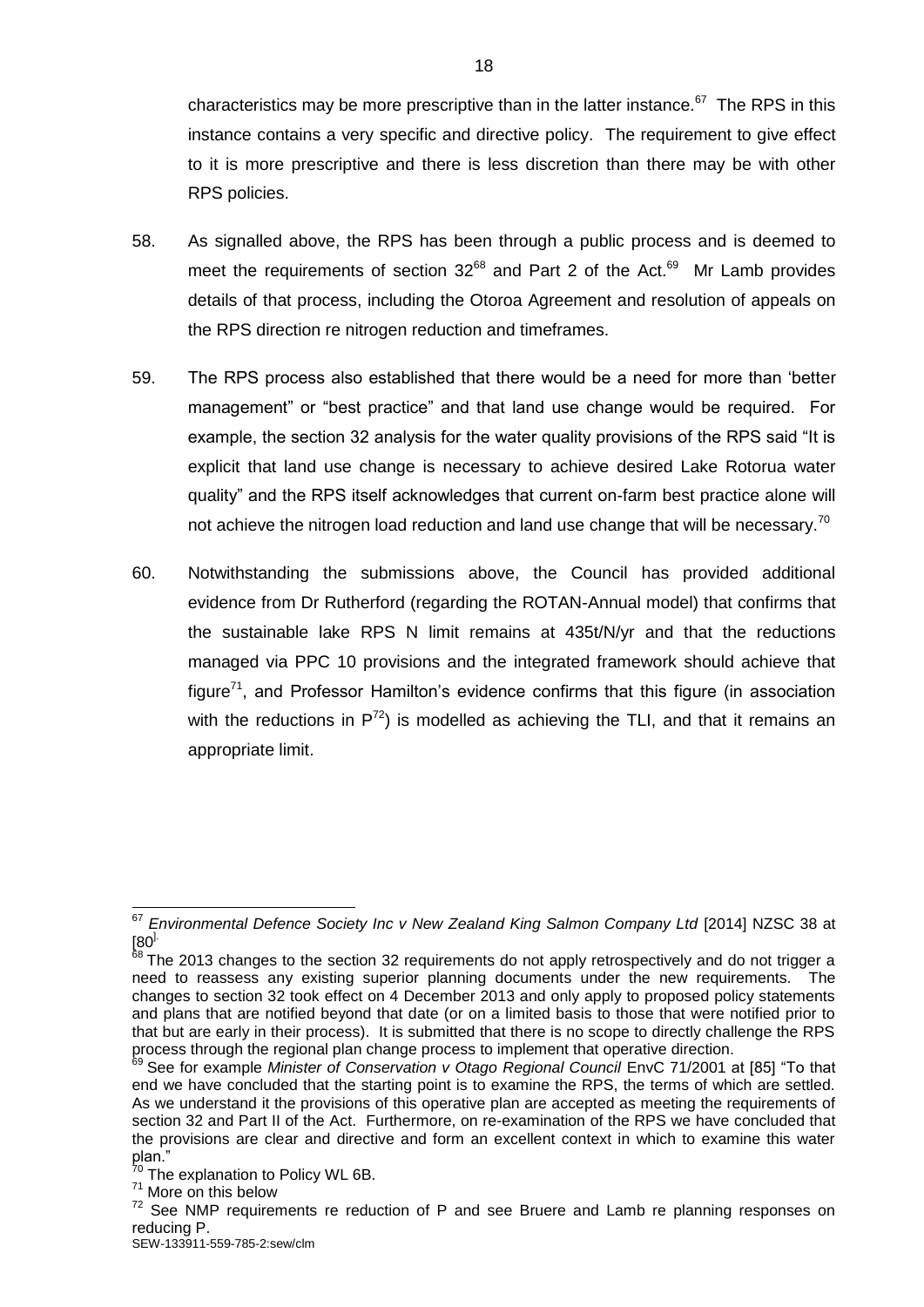**Giving effect to RPS via allocation by land use: Allocation of assimilative capacity amongst land uses: RPS Policy WL 5B**

- 61. **RPS Policy WL 5B** provides principles by which the Regional Council is to consider how allocation of the assimilative capacity amongst land uses will occur. These came out of the settlement of appeals on the RPS and form part of the operative framework within which PPC 10 sits.
- 62. The *3 main challenges* that have been levelled against PPC 10 relate to those principles:
	- 62.1 Why the pastoral sector has not been required to reduce its leaching to a much lower level than as set out in the Integrated Framework sector averages: the evidence of Mr Lamb sets out the background of the IF and how it meets the RPS principles, including as developed via the collaborative StAG process.
	- 62.2 Why the process has not been used to undertake 'blue skies' N allocation that would allocate N away from existing uses more: this is covered in the economic evidence, and that of Mr Lamb and Ms Moleta.
	- 62.3 Why Natural Capital<sup>73</sup> (LUC) has not been used to decide where N allocations sit as that may provide for more efficiency in the use of the nitrogen if it is tied to the land's ability to use it.
		- (a) Aligned to the NC debate is an assertion (via submission but mostly via the evidence) by Rotorua Lakes Council that:
			- (i) The Wastewater Treatment Plant should be assigned more allocation of N (below);
			- (ii) A land use capital approach should have been used rather than the pastoral farming sector allocations, and forestry (not farming) would ultimately benefit from this;
			- (iii) That PPC 10 does into take into account the effect on development, including on the development of the urban area or underdeveloped Māori land.

SEW-133911-559-785-2:sew/clm  $\overline{a}$  $^{73}$  The natural capital in the Doole report was based on dry matter/production.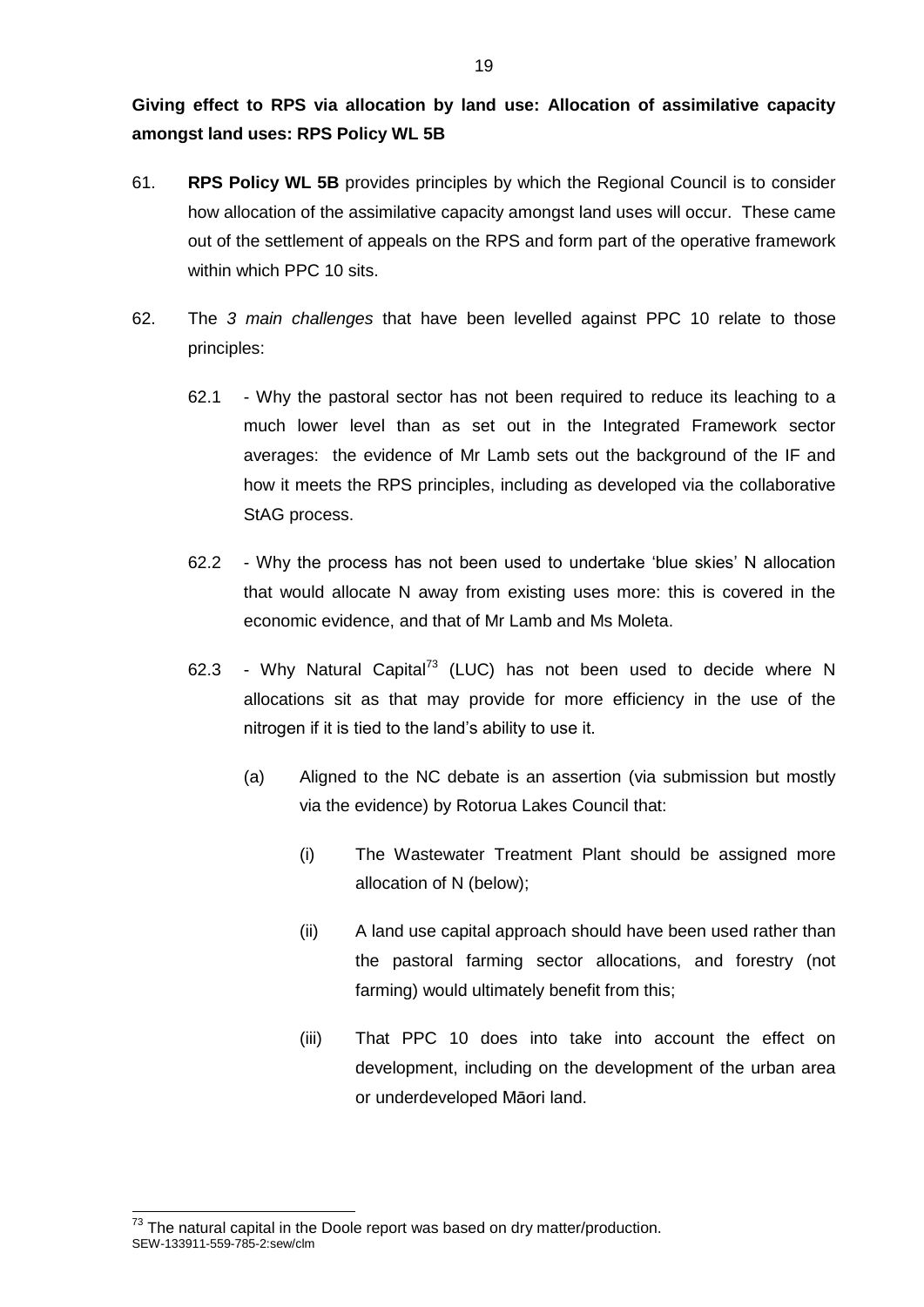#### **Māori land**

- 63. With regard to the issue of whether Māori land should be treated differently under PPC10: Section 8 RMA directs persons exercising functions and powers under it to take into account the principles of the Treaty of Waitangi. It is submitted that the statement of the law in the recent Environment Canterbury recommendations<sup>74</sup> is correct on this matter in that: "[w]e understand this direction does not extend to principles that are not consistent with the RMA, not does it provide for allocating resources to Māori<sup>75</sup>. It does not impose a duty on functionaries to take into account past wrongs, or to be open to ways to restore imbalance<sup>76</sup>."
- 64. It is my submission that this same reasoning applies to the situation where the Crown has reached agreement with claimants on an appropriate package to resolve claims against the Crown – such as the so-called "**Tree** Lords" settlement and the CNI **Forestry** lands, (emphasis added). Where forest land was given (and no doubt valued) as such it seems that it is an issue between the Crown and Iwi whether that land should have been differently valued; exempted from the provisions of the RMA or not made subject to the same rules as other forestry land in the catchment; or free from the existing provisions of regional rules such as Rule 11 that held the land use and nitrogen levels static.
- 65. This principle/consideration is expressly referred to in the RPS allocation guidelines under **Policy WL 5B** "Allocating the capacity to assimilate contaminants" at "(d): **Iwi land ownership and its status including any Crown obligations**" – i.e. this was a matter for the Crown and Iwi to negotiate in settlement, ensuring that full value was used to meet Crown obligations.
- 66. To the extent that a small portion of overall returned land that is located in this spatially discrete catchment remains subject to regional planning requirements that require consent for intensification away from forestry or new land uses/development this is more of an issue at the level of the Crown obligation to give appropriate value in returned land. (A similar matter might be the return of National Park or a Significant Natural Area – in all of these situations it is my submission that it would

 $74$  Report and recommendations of the Hearing Commissioners 7 September 2016 – Plan Change 3 [181].

<sup>75</sup> *Minhinnick v Minister of Corrections* NZEnvC A043/2004

<sup>[215]</sup> We do not belittle the claims of past breaches of the Treaty. However we accept the Minister's submission that this Court is not the forum for such claims to be examined, and we hold that it is not the business of this Court to form an opinion on their validity, <sup>[48]</sup> let alone presume that they deserve to be accepted by the Crown[.](http://www.westlaw.co.nz/maf/wlnz/app/document?snippets=true&ao=&src=docnav&docguid=Ibf34e3099f4c11e0a619d462427863b2&srguid=&epos=71&startChunk=3&endChunk=3&nstid=std-anz-highlight&nsds=AUNZ_SEARCHALL&isTocNav=true&tocDs=AUNZ_CASES_TOC#FTN.18) [\[49\]](http://www.westlaw.co.nz/maf/wlnz/app/document?snippets=true&ao=&src=docnav&docguid=Ibf34e3099f4c11e0a619d462427863b2&srguid=&epos=71&startChunk=3&endChunk=3&nstid=std-anz-highlight&nsds=AUNZ_SEARCHALL&isTocNav=true&tocDs=AUNZ_CASES_TOC#FTN.18) An appeal to the Environment Court against a requirement for a designation does not provide an appropriate opportunity for obtaining a decision on grievances that the Crown has not in the past fulfilled its obligations under the Treaty of Waitangi. [\[50\]](http://www.westlaw.co.nz/maf/wlnz/app/document?snippets=true&ao=&src=docnav&docguid=Ibf34e3099f4c11e0a619d462427863b2&srguid=&epos=71&startChunk=3&endChunk=3&nstid=std-anz-highlight&nsds=AUNZ_SEARCHALL&isTocNav=true&tocDs=AUNZ_CASES_TOC#FTN.19)

SEW-133911-559-785-2:sew/clm <sup>76</sup> Waikanae Christian Camp v Kapiti Coast District Council (HC Wellington 27/10/2004 McKenzie J)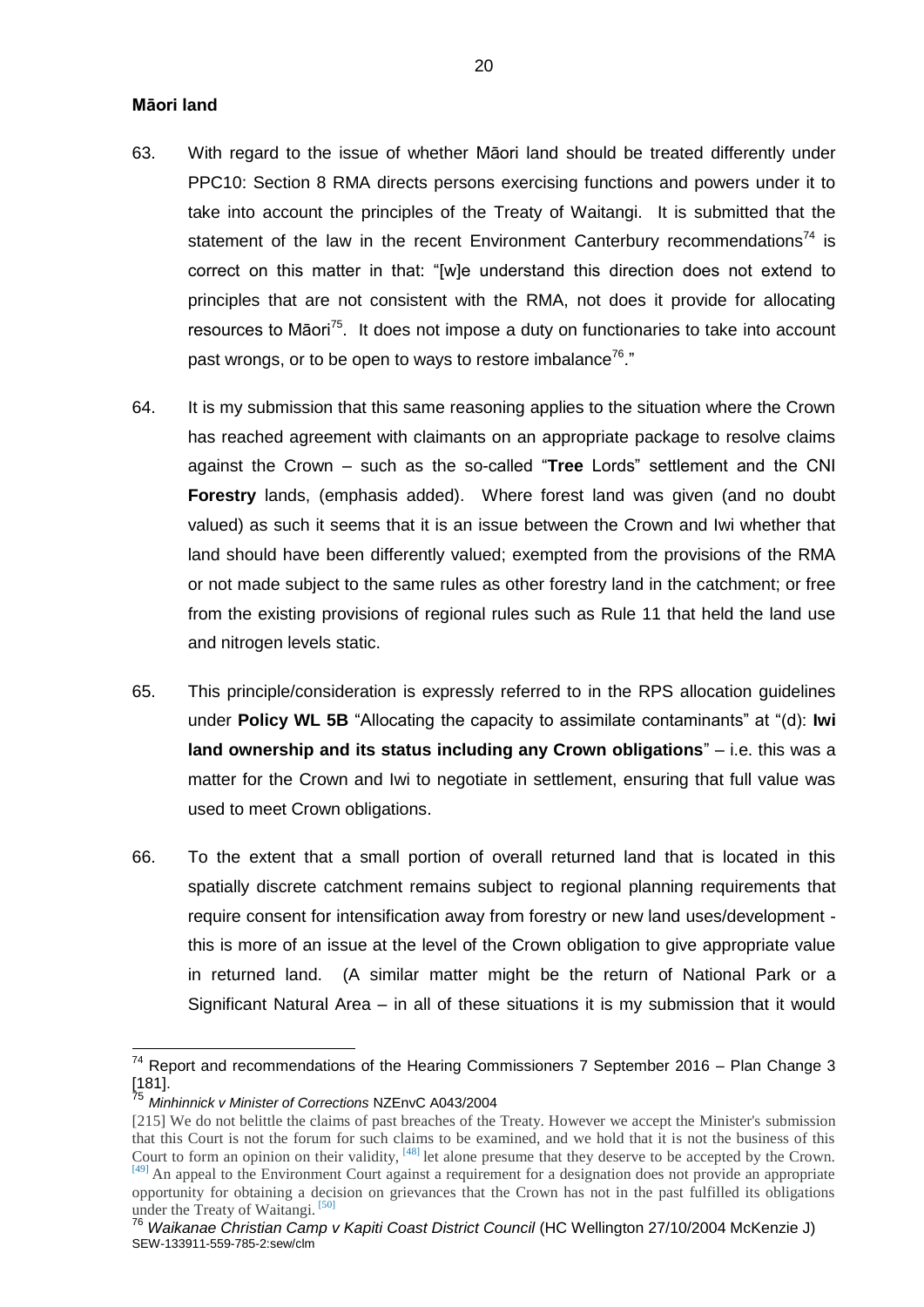not be for the Regional Council to retrospectively address these situations by reallocating nutrient allocations, and that direction is reflected in the RPS.) At the same time enablement of the use of multiple owned Māori land<sup>77</sup> is considered – and this extends to that under pastoral farming use and covered by the Te Ture Whenua Act.

- 67. Notwithstanding this, Council staff have given careful consideration to the issues raised regarding underutilised Māori land and forested land and whether there should be a further or different allocation or even an exemption. As set out in the rebuttal evidence on this matter provided by Ms Moleta<sup>78</sup>, there was a consideration of further relevant options raised by submitters and analysis of the outcomes.
- 68. In legal terms, the purpose of PPC 10 was never to provide for more land development and more intensive uses of existing forestry and underutilised land, or to address inequities stemming from Crown settlements or earlier - rather it was considered that those land uses could not increase N leaching/outputs further under existing Rule 11 and so were exempted from the new reductions or consenting requirements required in PC 10 on the basis that they retained that level of output. The trading mechanism allows for some reallocation of nitrogen allocations via a market methodology.

# **Natural Capital**

69. As noted above Council could have chosen to undertake allocation using a variety of methods, including 'Land Use Capability' or 'Class'. It considered these natural capital options during the development of the PPC 10 provisions and concluded that, in line with the evidence of the economists, the method with the least social and economic disruption was sector averaging based on benchmarking. LUC had the most impact, being a move furthest from the status quo. (This is set out in the evidence of Stephen Lamb, Sandra Barns and Graham Doole.) (Land capability represents the general capability and versatility). Nor would the LUC method meet the RPS principles for allocation developed with the community and as reiterated and refined via the collaborative StAG process<sup>79</sup>.

<sup>79</sup> See EIC Mr Lamb.

<sup>&</sup>lt;sup>77</sup> RPS, rebuttal evidence Ms Moleta.

<sup>&</sup>lt;sup>78</sup> And in the section 42A report of Ms Burton

SEW-133911-559-785-2:sew/clm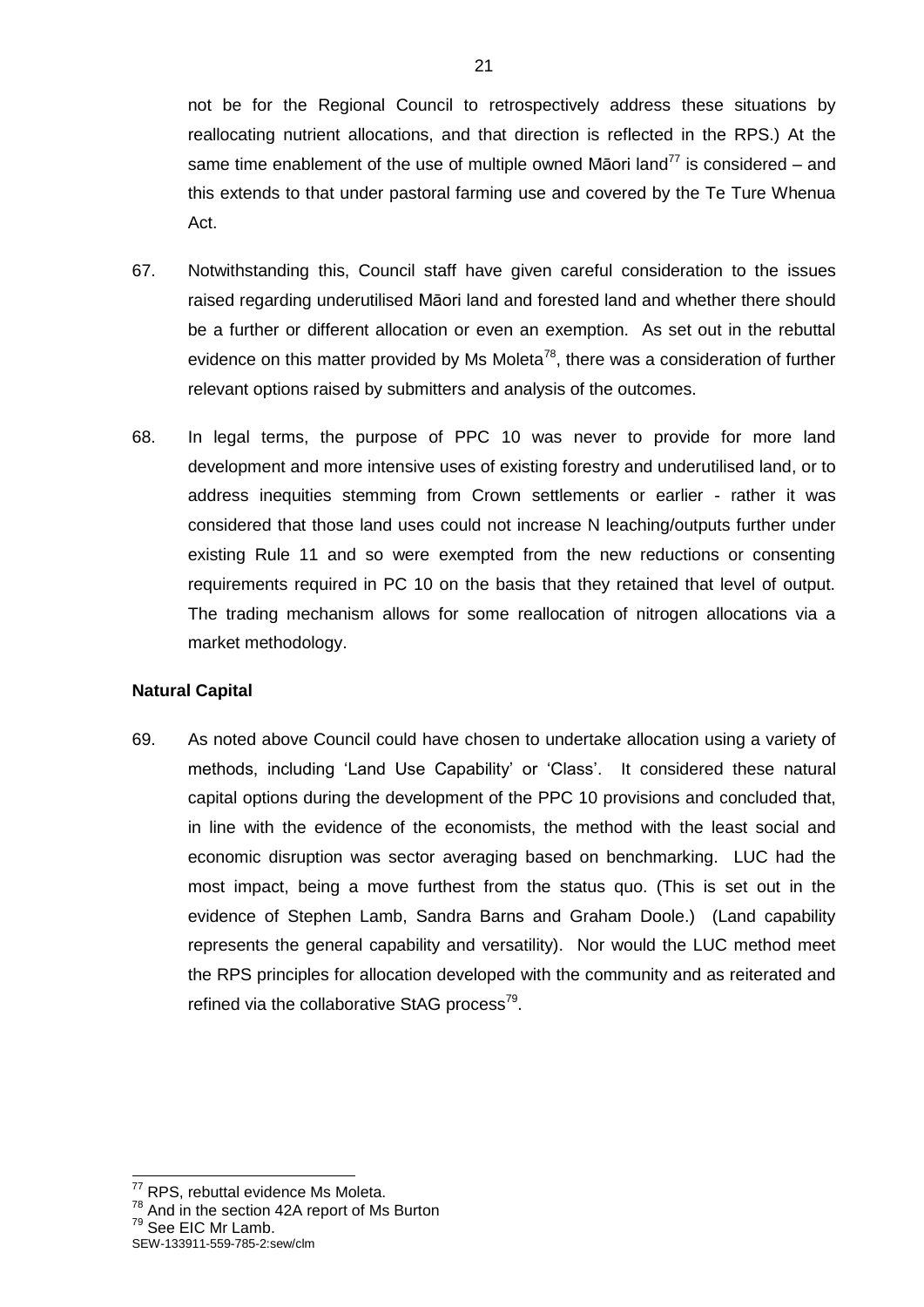- 70. While some regions<sup>80</sup> have adopted this methodology in the context of their nutrient management and reduction processes $^{81}$  it is not a mandatory tool $^{82}$ , nor a simple or  $efficient<sup>83</sup>$  one.
- 71. As noted by the High Court in the decision *Horticulture New Zealand v Manawatu-Wanganui Regional Council* [2013] NZHC 2492 at [104] "*The NPSFM does not identify an allocation mechanism*". For these reasons it was not considered to be the most appropriate way to meet the objectives.

# **Sewage and the urban catchment**

- 72. The late opposition of Rotorua Lakes Council (RLC) to Plan Change 10 is addressed in detail in the rebuttal evidence of Ms Burton. As noted above, both Councils are partners with TALT (Te Arawa Lakes Trust –and work together in conjunction with the Lakes Programme (as set out in the rebuttal evidence of Mr Bruere), (Ms Burton).
- 73. RLC is concerned that the allocation of nitrogen amounts via NDA figures, (i.e. the level that the pastoral sector is required to reduce to), has *by implication* limited its own ability to undertake urban growth with commensurate discharge of Nitrogen from wastewater treatment, (because of the limited amount of nitrogen assimilative capacity as set out in the sustainable limit in the RPS).
- 74. Although the Regional Council does not consider that it is the place of PPC 10 to provide for expansion in future wastewater treatment plans (as the focus of PPC 10 is on pastoral reductions of existing levels of N losses) it has agreed that some recognition of the relationship between urbanisation of rural land in the catchment<sup>84</sup> and the methodology of transfer of rural allocations of N to provide for those resulting new urban or rural/residential uses is part of the overall equation. I refer to Ms Burton's evidence in this regard (rebuttal). It is her evidence that this satisfies the requirement to provide for integrated management.
- 75. Aligned to that, it is my submission that, beyond the point addressed by Ms Burton, this hearing is not the appropriate place to litigate the outcomes or conditions of the upcoming (not yet filed) resource consent application for a future waste water treatment plant, or to link the future of possible reticulation of other catchments to obtaining nitrogen allocations via the planned reduction process of PPC 10. The

83 See rebuttal of Ms Barns

 $80$  For example, the Horizons One Plan and as described in the evidence of Mr Fuller (RLC).

<sup>&</sup>lt;sup>81</sup> Day v Manawatu-Wanganui Regional Council [2012] NZEnvC 182, providing for the restoration of the notified LUC system there (proposed One Plan), which was the notified methodology that had been removed via decisions on the proposed plan.

 $82$  See for example paragraph 32 of the evidence of Mr Osborne (RLC)

<sup>&</sup>lt;sup>84</sup> Land use change from rural uses to lower nitrogen losses.

SEW-133911-559-785-2:sew/clm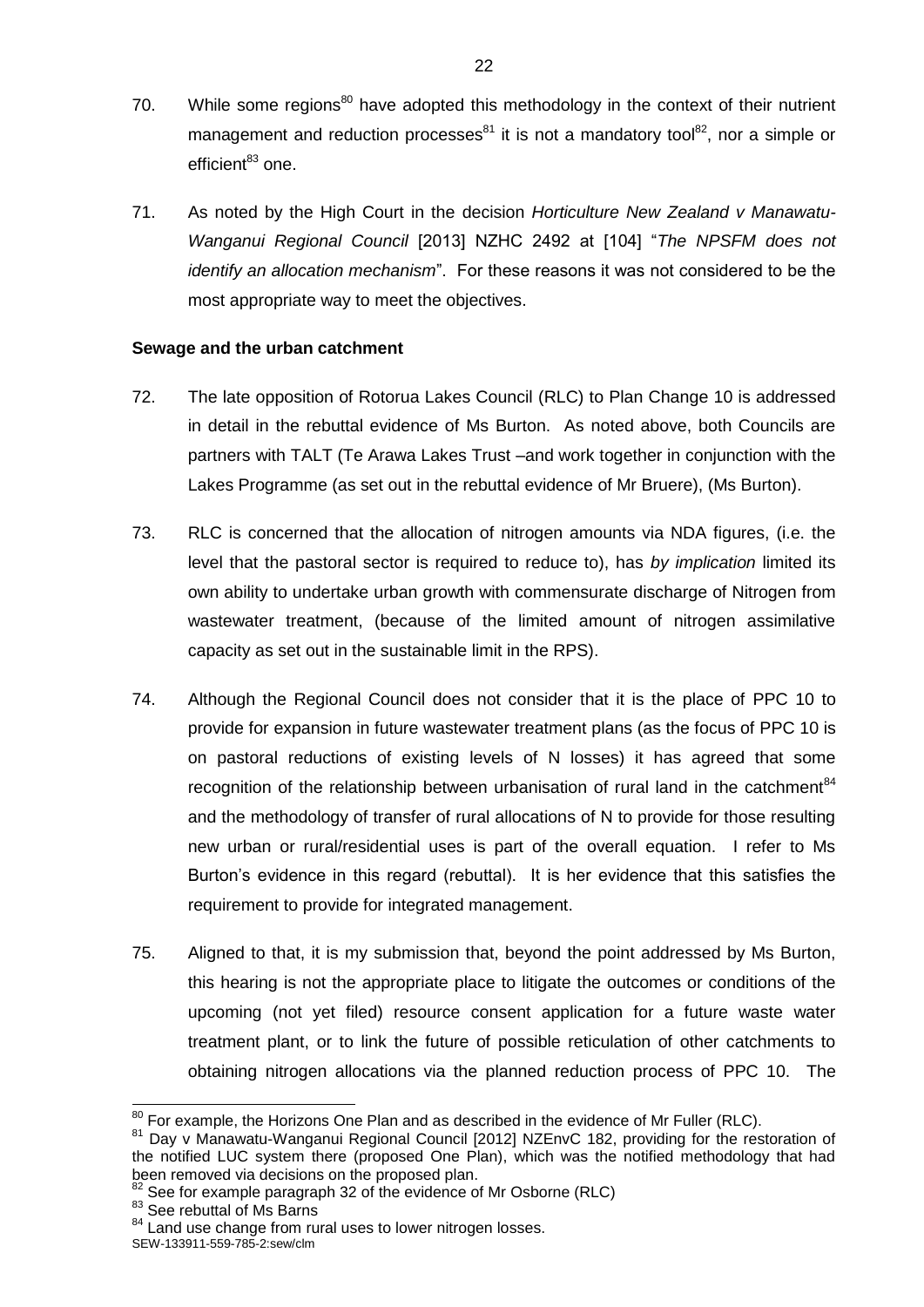economic and planning evidence has addressed the extent to which there is a reasonable relationship between future new consent conditions for discharges and PPC 10. Providing further may raise the issue of predetermination of the conditions of any consent and unreasonably limit the full consideration required under Rule 37 of the RWLP in the future.

76. It is relevant to note that RWLP Rule 11(f) also continues to apply in the interim period until PC 10 is made fully operative and its consequential changes to the RWLP then mean that Rule 11 no longer applies to the Rotorua Catchment<sup>85</sup>.

# **NPS FM**

- 77. The purpose of the NPS-FM is about recognising the national significance of fresh water for all New Zealanders and Te Mana o te Wai (the mana of the water).
- 78. The NPS-FM was gazetted on 4 July 2014 and came into force on 1 August 2014. From 1 August 2014 the NPS-FM 2011 was revoked. Development of PPC 10 occurred under the NPS-FM 2011 and the 2014 NPS. Consideration was given to whether a new or different process should occur following August 2014.
- 79. (Although the RPS and TLI requirement of the Operative RWLP was not developed under this NPS, this has not prevented it from giving effect to the NPS, because the process to set and develop the RPS limit and TLI objective has been consistent with the requirements of the NPS-FM too.)

# *National Objectives Framework*

- 80. Values have been considered throughout the development of the Nitrogen Framework, including of course ecosystem health and human health for recreation, as well as others including natural character, mahinga kai, and Rotorua's economic development.<sup>86</sup>
- 81. Local and regional circumstances have been taken into account, including matters such as the significance of Lake Rotorua - including in particular to Te Arawa, the value of tourism to the local and regional community, the value of farming and the Oturoa Agreement, and the characteristics of the land and aquifers around Lake Rotorua.

<sup>1</sup>  $85$  The status of rules through time is addressed at [37] above.

<sup>&</sup>lt;sup>86</sup> The Council has considered the compulsory values under the NPS Freshwater in the context of PC10 and this is included in the section 32 report (for example refer page 171 in relation to ecosystem health and 178 in relation to human health for recreation).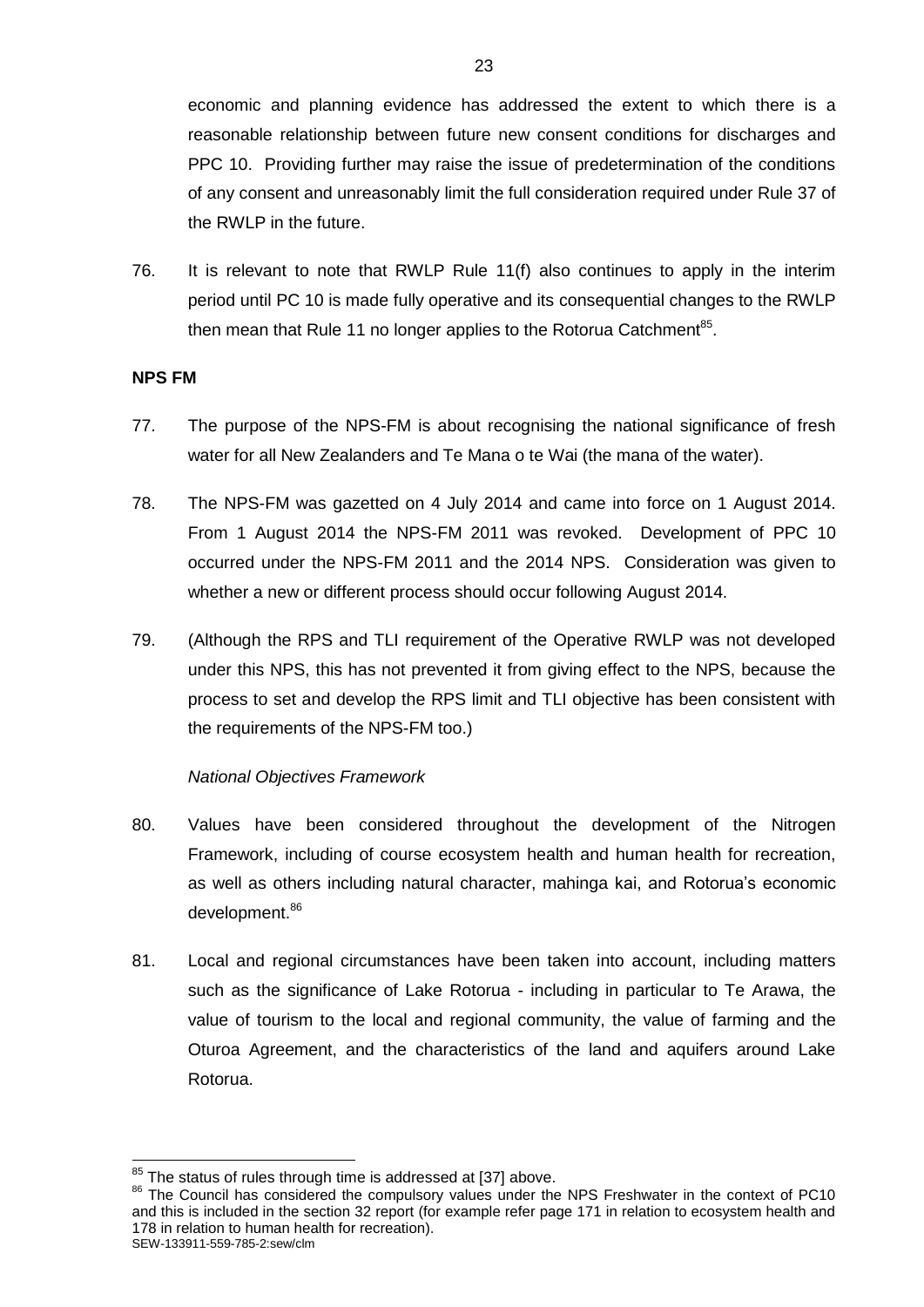- 82. At all stages of the process of developing the Nitrogen Framework the Council has considered all of the matters described in Policy CA1(a)-(e). For example the timeframes and implications of the 435tN/yr nitrogen limit (or "target", being defined in the NPS as a limit to be reached at some point in the future), were key matters considered during appeals on the RPS.
- 83. Councils are to include other values or attributes they consider appropriate, again having regard to local and regional circumstances. Council has done this via developing a target for the sustainable load of nitrogen to land.

# *Other objectives and policies*

- 84. Objectives and limits are to be set under the NOF process in order to give effect to the objectives of the NPS (Policy A1(a)).
- 85. The Nitrogen Framework of Objective 11 RWLP (TLI) and the RPS target of 435 tN/yr provides for the safeguarding of the life-supporting capacity, ecosystem processes and indigenous species, including their associated ecosystems, and the health of people and communities, at least as affected by secondary contact with freshwater, by putting in place a regime that manages the use and development of land and discharges of contaminants into Lake Rotorua in a sustainable manner - Objective A1.
- 86. The Nitrogen Framework ensures the maintenance or improvement the overall quality of freshwater, in particular while improving the quality of freshwater in Lake Rotorua, which has been degraded by human activities to the point of being over-allocated (i.e. the objectives are not being met, at least not in a sustainable or reliable manner) – Objective A2. Here we also note the comments of the Environment Court in Ngati Kahungunu Iwi *Inc v Hawkes Bay Regional Council* [2015] NZEnvC 50 that:

[73] What we can predict, and can, and should, be planning for, by way of objectives and policies, is the effects of current anthropogenic activities affecting waterbodies.

[74] If the *load to come* argument has any superficial appeal, it cannot succeed against the truth that we know what makes the quality of groundwater worse – ie putting pollutants into it. So, if we appropriately manage potential pollutants entering it now, its quality at least will not get worse (ie it will be maintained) and, as the inherited pollutants slowly work their way out of it, it will get better (ie it will be improved). Having a sub-optimal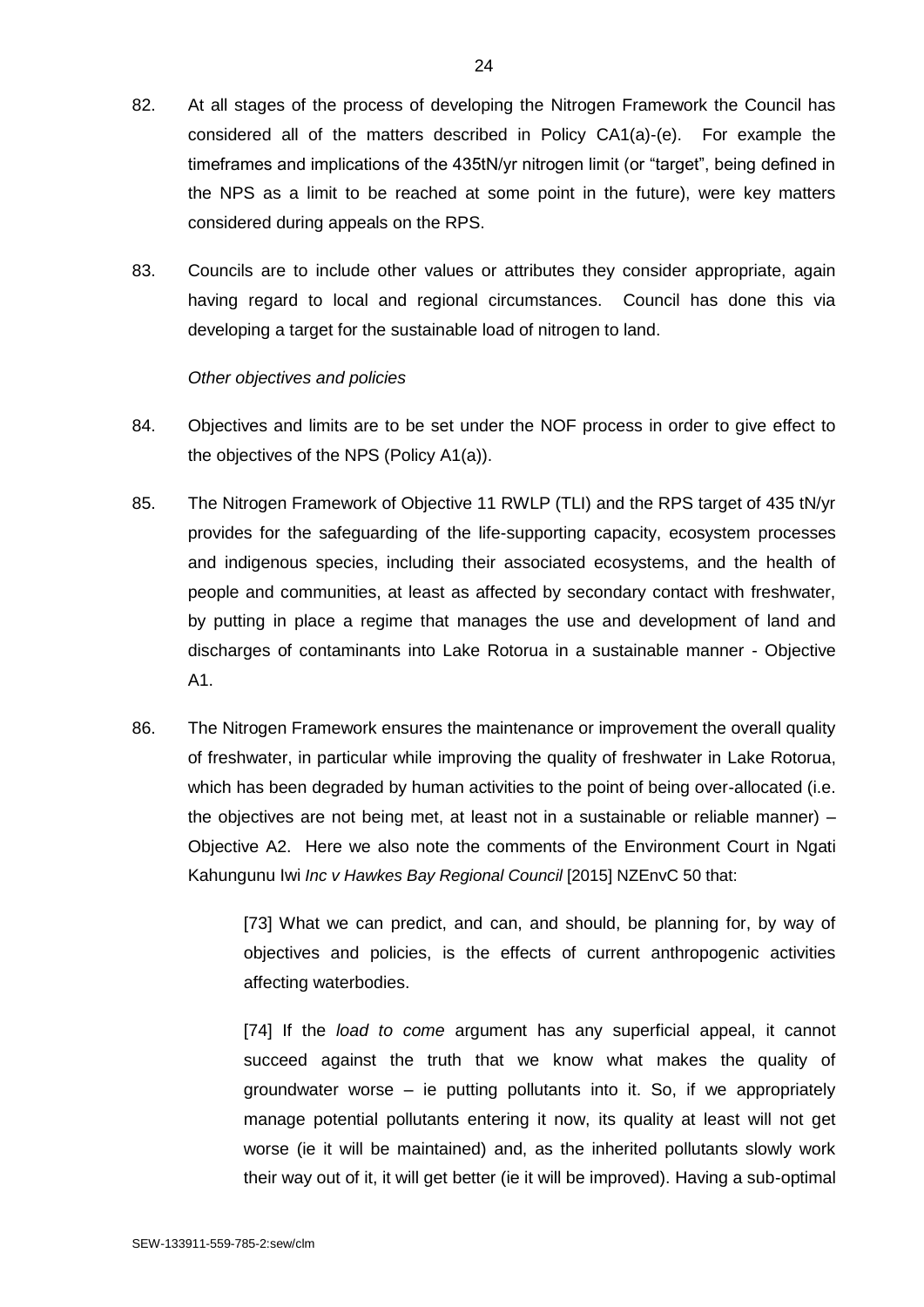present is not an excuse for failing to strive for an optimal (or, at least, closer to optimal) future.

- 87. Lake Rotorua is in a degraded state (which would be worse absent alum, but is still not at the TLI), and continued alum dosing is only an interim approach that simply provides time to addresses the issues in a sustainable way. The Nitrogen Framework specifies a target and implements methods (either or both regulatory and nonregulatory) to assist the improvement of water quality in the Lake to meet that target in the defined timeframe (Policy A2).
- 88. PPC 10 contains rules for both permitted and consented activities that ensure the limit and target can be met and require the best practicable option to prevent or minimise effects on the environment from discharge of contaminants to land from where it will enter Lake Rotorua (Policy A3).

# *What it does not give effect to in the NPS-FM*

- 89. The Nutrient Framework does not include objectives and limits for all of the attributes required under the NPS Freshwater for Lake Rotorua. The NOF requires Council to develop objectives and limits for total phosphorous, total nitrogen, phytoplankton, ammonia, e-Coli and cyanobacteria as well, along with any other attributes Council considers necessary.
- 90. The Council is well aware of this, and has stated in its Section 32 Report that objectives based on selected values and the attributes to achieve those values will be incorporated into the RWLP via future plan changes (refer page 11 of the report). In a similar vein, the Government has signalled that additional attributes will continue to be added over time, meaning the NOF itself is not yet complete and further changes will be required<sup>87</sup>. An iterative process is intended, and there is nothing in the NPS Freshwater that suggests that all attributes or waterbodies need to be addressed at the one time. An interim approach has just been endorsed by the Hearing Panel on the Proposed Unitary Plan in Auckland, and by the Independent Hearing Commissioners in Canterbury.
- 91. Council has until 2030 to implement the NPS in full, and will continue it under the Rotorua Lakes WMA process. It has notified and adopted an implementation policy<sup>88</sup> to do so, and keeps this implementation plan under review.

 $87$  A new discussion document has just been released on further changes.

SEW-133911-559-785-2:sew/clm 88 Originally in November 2012, and a new implementation policy in December 2015: <https://www.boprc.govt.nz/environment/water/freshwater-futures/> (link accessed 3 March 2017)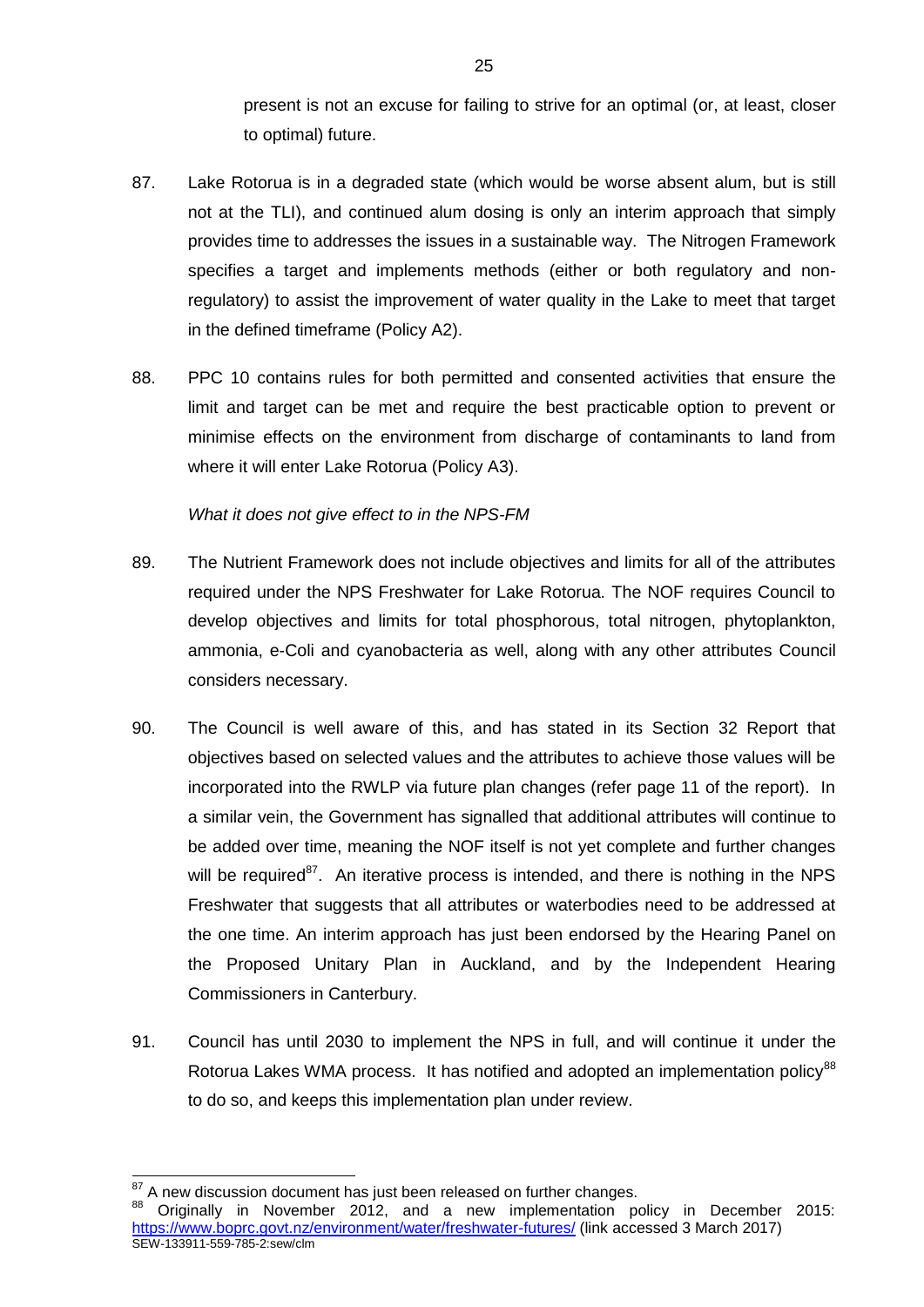# **Conclusions:**

92. The Regional Council (in its evidence) has explained how it has undertaken a thorough, iterative and collaborative approach, and now seeks that the independent hearing panel **recommends** that PC 10, as proposed to be amended, be approved and a decision made accordingly.

### **Witnesses**

- 93. Council will call 12 witnesses:
	- (a) Stephen Lamb;
	- (b) Gemma Moleta
	- (c) Andrew Bruere
	- (d) Professor David Hamilton
	- (e) Sandra Barnes
	- (f) Professor Graeme Doole
	- (g) Dr Nicola Smith
	- (h) Lee Matheson
	- (i) Alastair MacCormick
	- (j) Simon Park
	- (k) Dr Kit Rutherford
	- (l) Rebecca Burton
- 94. The first witness to address the Panel is **Stephen Lamb**, Manager of the Natural Resources Team, Bay of Plenty Regional Council. He has had the overall responsibility for the development of PC 10. Although this is not an Environment Court hearing, he, like all of the witnesses, has confirmed his agreement to comply with the Code of Conduct for Expert Witnesses, and is here primarily to help the Panel in coming to its recommendations regarding PC 10.

# Dated 6 March 2017

# **Sharron E Wooler**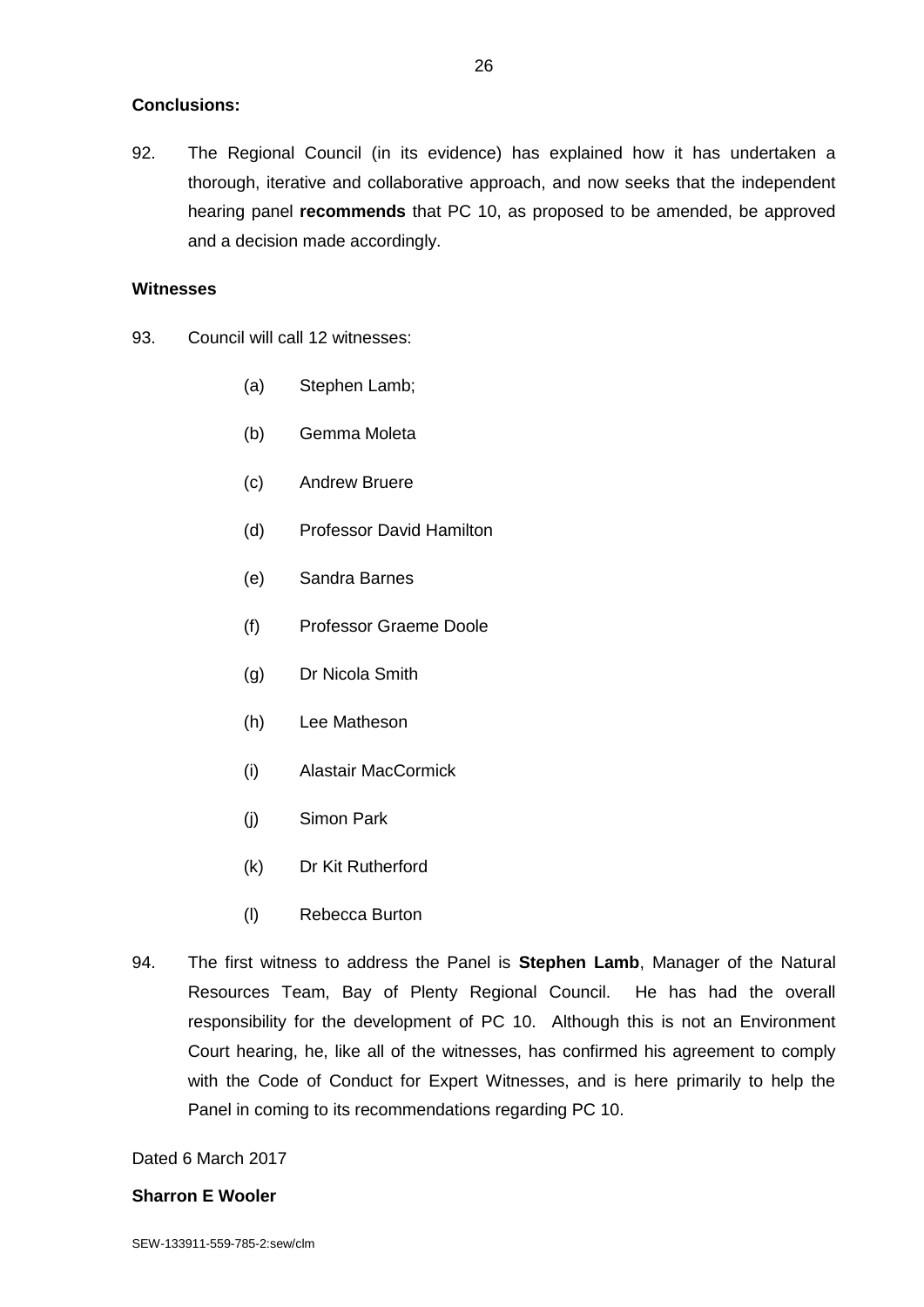# **Appendix**

# **Appendix: excerpt: Albany North Landowners v Auckland City, [2016] NZHC 138**

**(Whata, J. )**

**…**

[120] The *Clearwater* case concerned whether a submission was "on" a variation to the noise contour polices of the then proposed Christchurch District Plan. William Young J identified his preferred approach as:<sup>135</sup>

1. A submission can only fairly be regarded as "on" a variation if it is addressed to the extent to which the variation changes the pre-existing status quo.

2. But if the effect of regarding a submission as "on" a variation would be to permit a planning instrument to be appreciably amended without a real opportunity for participation by those potentially affected, this is a powerful consideration against any argument that the submissions is truly "on" the variation.

[121] A variation, as distinct from a full plan review, seeks to change an aspect only of a proposed plan and in the *Clearwater* case, the Council sought to introduce a variation (Variation 52) to remove an incongruity between policies dealing with urban growth and protection of the Christchurch airport. The proposed plan placed constraints on residential development within specified noise contours. Variation 52 contained no proposal to adjust the noise contours, but the submitter, Clearwater, wanted to challenge the accuracy of the contours on the planning maps. The Court was not concerned with whether the scope of the submission was broad enough to include a particular form of relief (as was the case in *Countdown, Royal Forest, Shaw* and *Westfield*). Rather, the Court was literally concerned with whether the submission was "on" the variation at all.

[122] Relevantly, William Young J also stated in relation to the second *Clearwater* step:<sup>136</sup>

It is common for a submission on a variation or proposed plan to suggest that the particular issue in question be addressed in a way entirely differently from the envisaged by the local authority. It may be that the process of submissions and cross submissions will be sufficient to ensure that all those likely to be affected by or interested in the alternative method suggested in the submission have the opportunity to participate. In a situation, however, where the proposition advanced by the submitter can be regarded as coming out of "left field", there may be little or no real scope for public participation. Where this is the situation, it is appropriate to be cautious before concluding that the submission (to the extent to which it proposes something completely novel) is "on" the variation. [123] William Young J went on to hold that assuming Clearwater's submission sought a change to the 50 dBA contours, it would have been "on" the variation because "[t]he class of people who could be expected to challenge the location of this line under [the notified proposed plan] is likely to be different from the class of people who could be expected to challenge it in light of Variation 52."137 By contrast, Clearwater's submission on the 55dBA Ldn and the composite 65 dBA Ldn/SEL 95 dBA noise contours was not "on" the variation because it was clear that "the relevant contour lines depicted on the planning maps in the pre-Variation 52 proposed plan were intended to be definitive".<sup>138</sup>

<sup>135</sup>*Clearwater Resort Ltd v Christchurch City Council*, above n 113, at [66]. 136 At [69]. 137 At [77]. 138 At [80].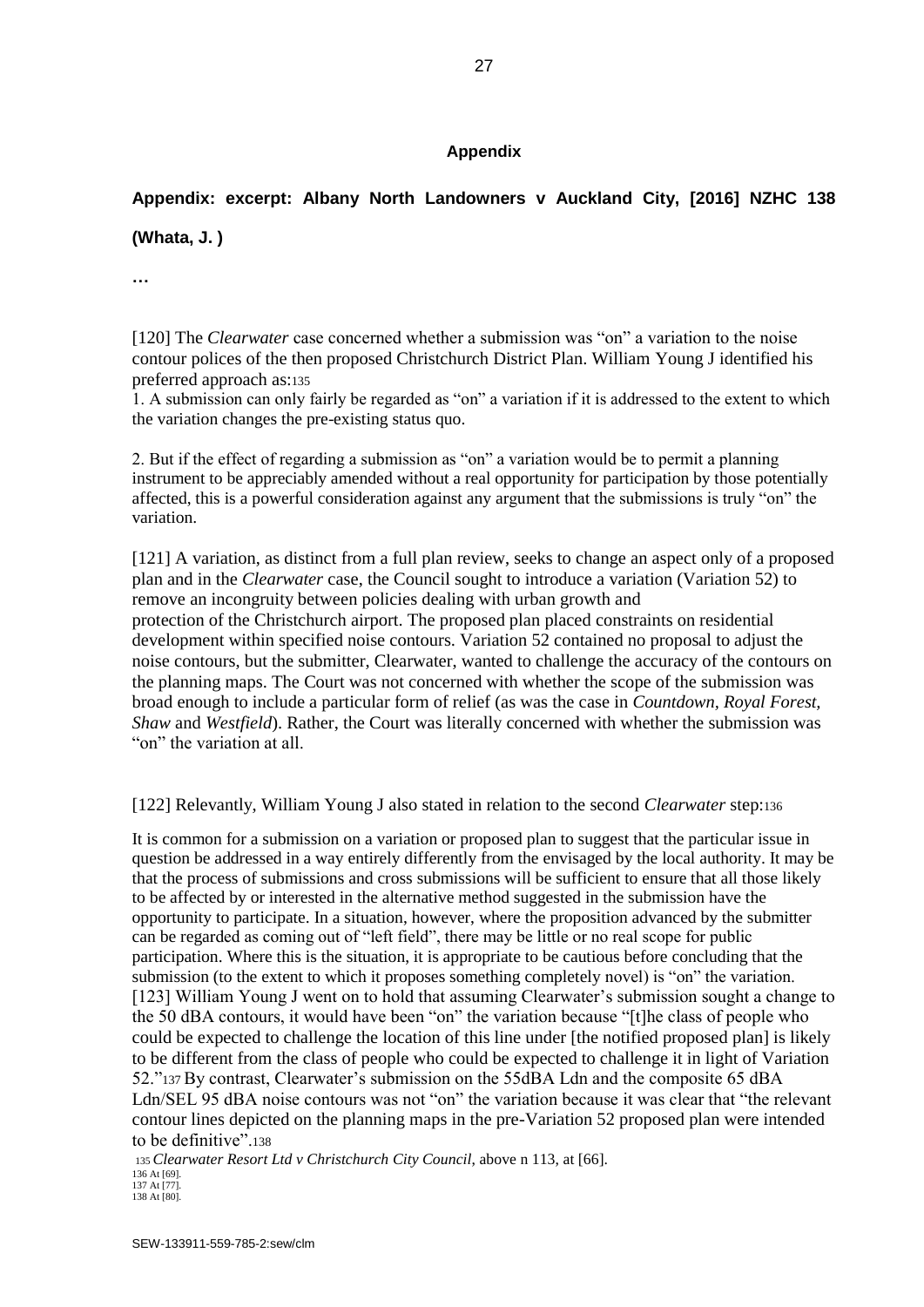[124] Ronald Young J applied the *Clearwater* steps in *Option 5 Incorporated*, noting that the first point may not be of particular assistance in many cases, but that it is highly relevant to consider whether the result of accepting a submission as on a variation would be to significantly change a proposed plan without the real opportunity for participation by

affected persons.139 In this case the Judge placed some significance on the fact that at least 50 properties would have their zoning fundamentally changed without any direct notification "and therefore without any real chance to participate in the process by which their zoning will be changed."140 Ronald Young J added that there was nothing to indicate to that "the zoning of their properties might change."141 In concluding that the submission was not on the variation Judge observed that the Environment Court correctly took into account:<sup>142</sup>

a) The policy behind the variation;

b) The purpose of the variation;

c) Whether a finding that the submission on the variation would deprive interested parties of the opportunity for participation.

[125] The Court also noted the appellant's submission was to be contrasted with the more modest intention of Variation 42 which was to support the central Blenheim CBD and to avoid commercial developments outside the CBZ.

[126] More recently, the *Clearwater* test was applied by Kós J, in *Motor Machinists.* This case concerned a plan change about the distribution of business zones. The appellant had sought extension of the "Inner Business" zone to its land. The Environment Court rejected this submission as out of scope. Kós J agreed, observing that a very careful approach must be taken to the extent to which a submission may be said to satisfy both limbs one and two of the *Clearwater*  test. The Judge emphasised the importance of protecting the interests of people and communities from submissional side-winds. The absence of direct notification was noted as a significant factor, reinforcing the need for caution in monitoring the jurisdictional gateway for further submissions.<sup>143</sup>

[127] The first limb was said to be the dominant consideration, namely the extent to which there is a connection between the submission and the degree of notified change

<sup>139</sup>*Option 5 Inc v Marlborough District Council* (2009) 16 ELRNZ 1 at [34]. 140 At [35]. 141 At [36]. 142 At [41]. 143 *Palmerston North City Council v Motor Machinists Ltd*, above n 109, at [43].